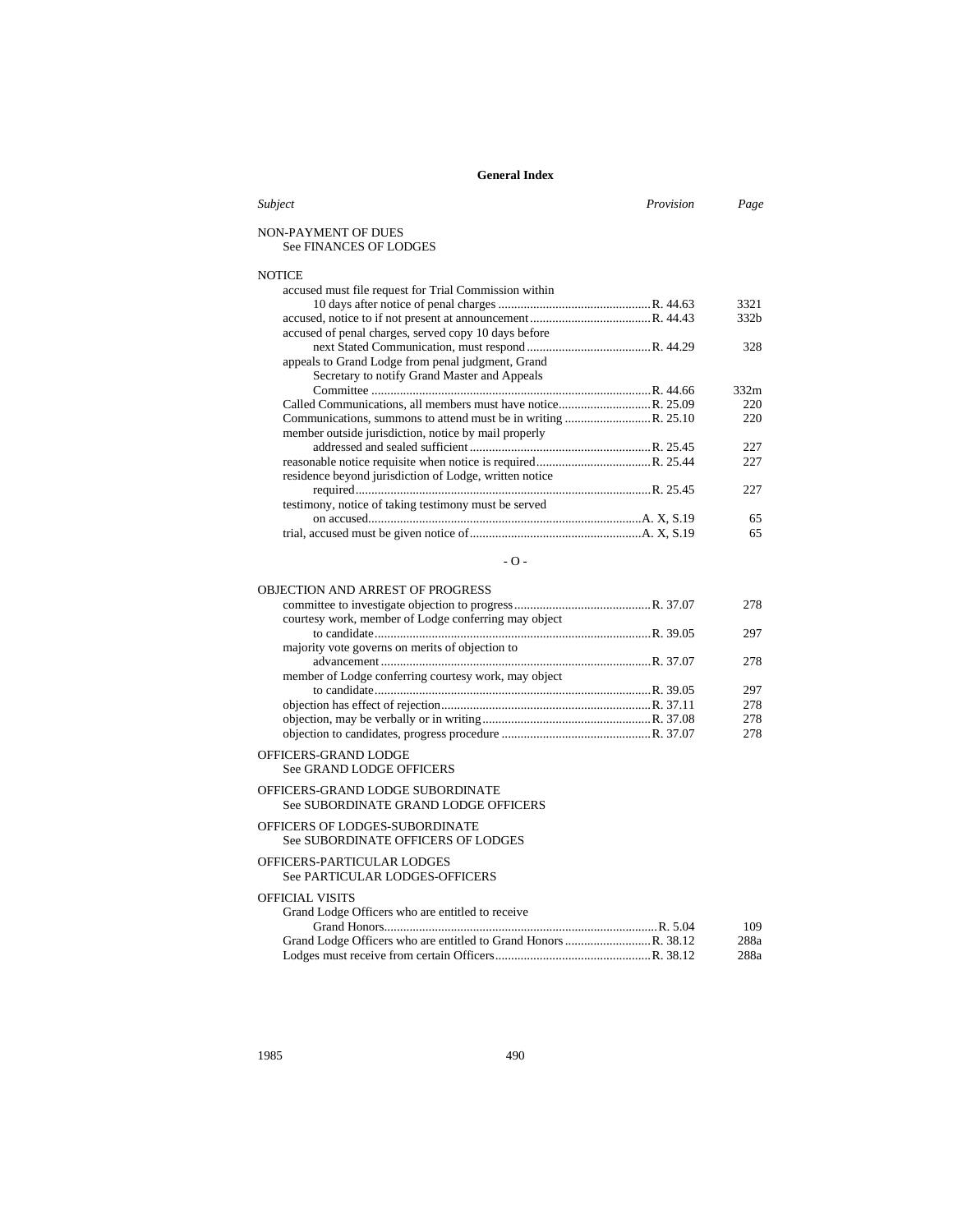|                                                                                 | <b>General Index</b> |      |
|---------------------------------------------------------------------------------|----------------------|------|
| Subject                                                                         | Provision            | Page |
| ORDER OF EASTERN STAR<br>See MASONIC HOME<br>See OTHER ORDERS AND ORGANIZATIONS |                      |      |
| <b>ORPHANS</b><br>See WIDOWS AND ORPHANS                                        |                      |      |
| OTHER ORDERS AND ORGANIZATIONS                                                  |                      |      |
| Florida Masons outside State may affiliate with Masonic                         |                      | 102a |
| Grand Secretary and Lodge Secretaries shall furnish list                        |                      | 102a |
|                                                                                 |                      | 127  |
|                                                                                 |                      | 102  |
| Masons not in good standing on roll of members, cause                           |                      |      |
|                                                                                 |                      | 127  |
| members on rolls not in good standing in Lodges,                                |                      |      |
| no Mason shall be member or stockholder of                                      |                      | 196  |
|                                                                                 |                      | 102a |
| Order of Eastern Star, applications to Masonic Home                             |                      |      |
|                                                                                 |                      | 364  |
| Order of Eastern Star, Grand Secretary, and Secretary                           |                      |      |
|                                                                                 |                      | 196  |
| Order of Eastern Star, female members eligibility                               |                      |      |
|                                                                                 |                      | 364  |
|                                                                                 |                      | 102  |
| organization claiming to be Masonic, not under regular                          |                      |      |
|                                                                                 |                      | 102a |
| visit of clandestine Lodge forfeits privilege to visit                          |                      |      |
|                                                                                 |                      | 299  |
|                                                                                 |                      |      |
|                                                                                 | $-$ P $-$            |      |
| PANEL OF ATTORNEYS AT LAW                                                       |                      |      |
|                                                                                 |                      | 44c  |
|                                                                                 |                      | 57   |
| Panel of Attorneys at Law, supervised by the                                    |                      |      |

|                                                     | 44c |
|-----------------------------------------------------|-----|
| PARTICULAR LODGES-CHARTER                           |     |
|                                                     | 175 |
|                                                     | 178 |
| Charter arrested or suspended, property escheats to |     |
|                                                     | 314 |
|                                                     | 177 |
|                                                     | 313 |
|                                                     |     |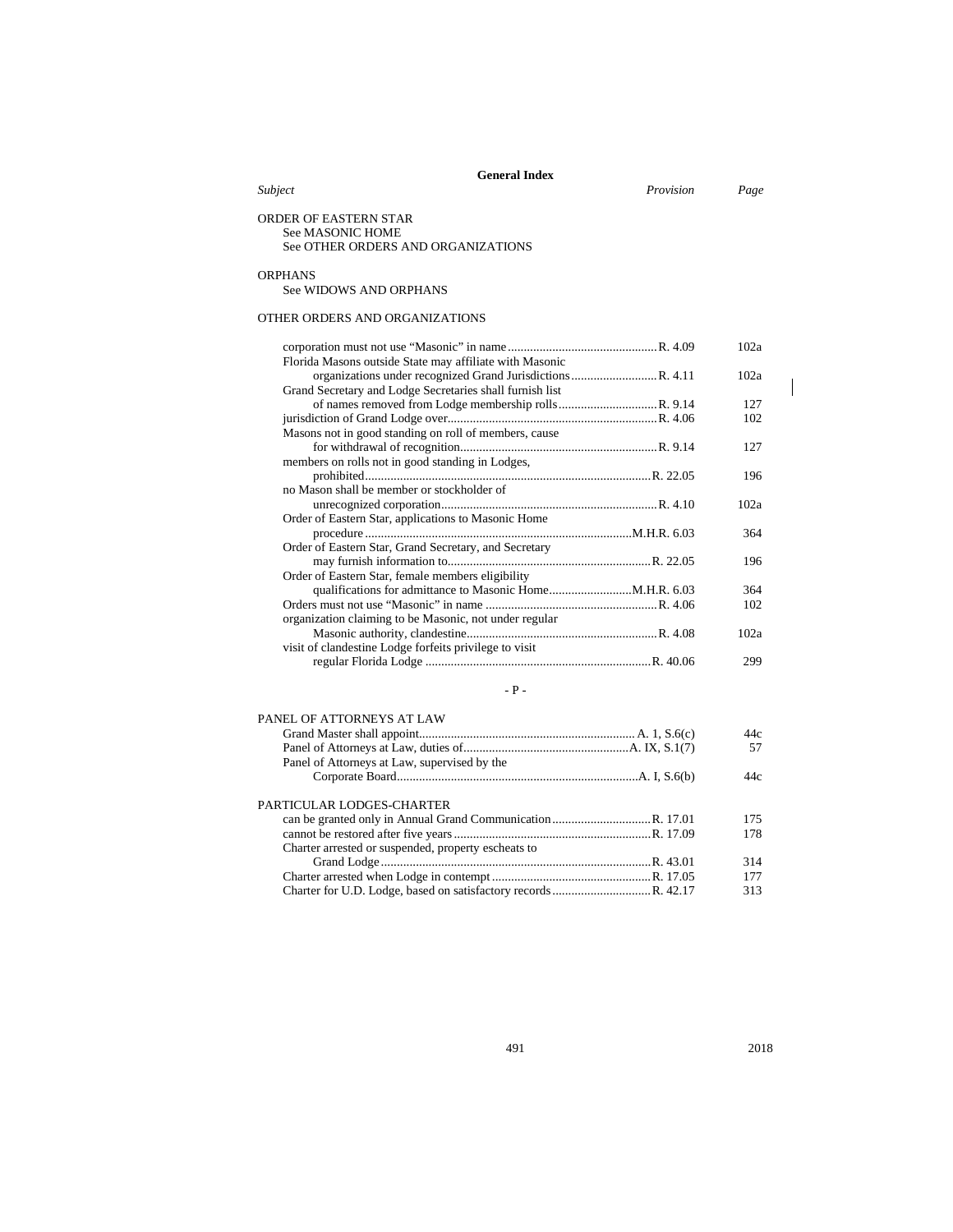| Subject                                                    | Provision | Page |
|------------------------------------------------------------|-----------|------|
| Charter granted only with consent of the nearest Lodge     |           |      |
|                                                            |           | 54   |
| Charter granted U.D. Lodge, in custody of Grand            |           |      |
|                                                            |           | 310  |
|                                                            |           | 49   |
| Committee on Lodge Charters shall review all papers        |           |      |
|                                                            |           | 143  |
|                                                            |           | 172  |
|                                                            |           | 55   |
| Fee of \$5.00 for issuance of Charter for new Lodge        |           |      |
|                                                            |           | 55   |
|                                                            |           | 333  |
|                                                            |           | 177  |
| forfeiture of Charter, not represented in Grand Lodge      |           |      |
|                                                            |           | 65   |
|                                                            |           | 49   |
|                                                            |           | 49   |
|                                                            |           | 49   |
|                                                            |           | 115  |
|                                                            |           | 115  |
|                                                            |           | 176  |
|                                                            |           | 115  |
|                                                            |           | 126  |
|                                                            |           | 192  |
|                                                            |           | 176  |
|                                                            |           | 119  |
|                                                            |           | 192  |
|                                                            |           | 299  |
|                                                            |           | 176  |
|                                                            |           | 336  |
|                                                            |           | 336  |
|                                                            |           | 174  |
|                                                            |           | 172  |
| newly Chartered Lodge must account for all members         |           |      |
|                                                            |           | 55   |
| property of defunct Lodge must be restored when Charter is |           |      |
|                                                            |           | 49   |
| property of defunct Lodge must be restored when            |           |      |
|                                                            |           | 314  |
|                                                            |           | 315  |
|                                                            |           | 177  |
|                                                            |           | 316  |
| restoration of Charter only restores petitioners           |           |      |
|                                                            |           | 178  |
|                                                            |           | 176  |
|                                                            |           | 177  |
|                                                            |           | 299  |
|                                                            |           |      |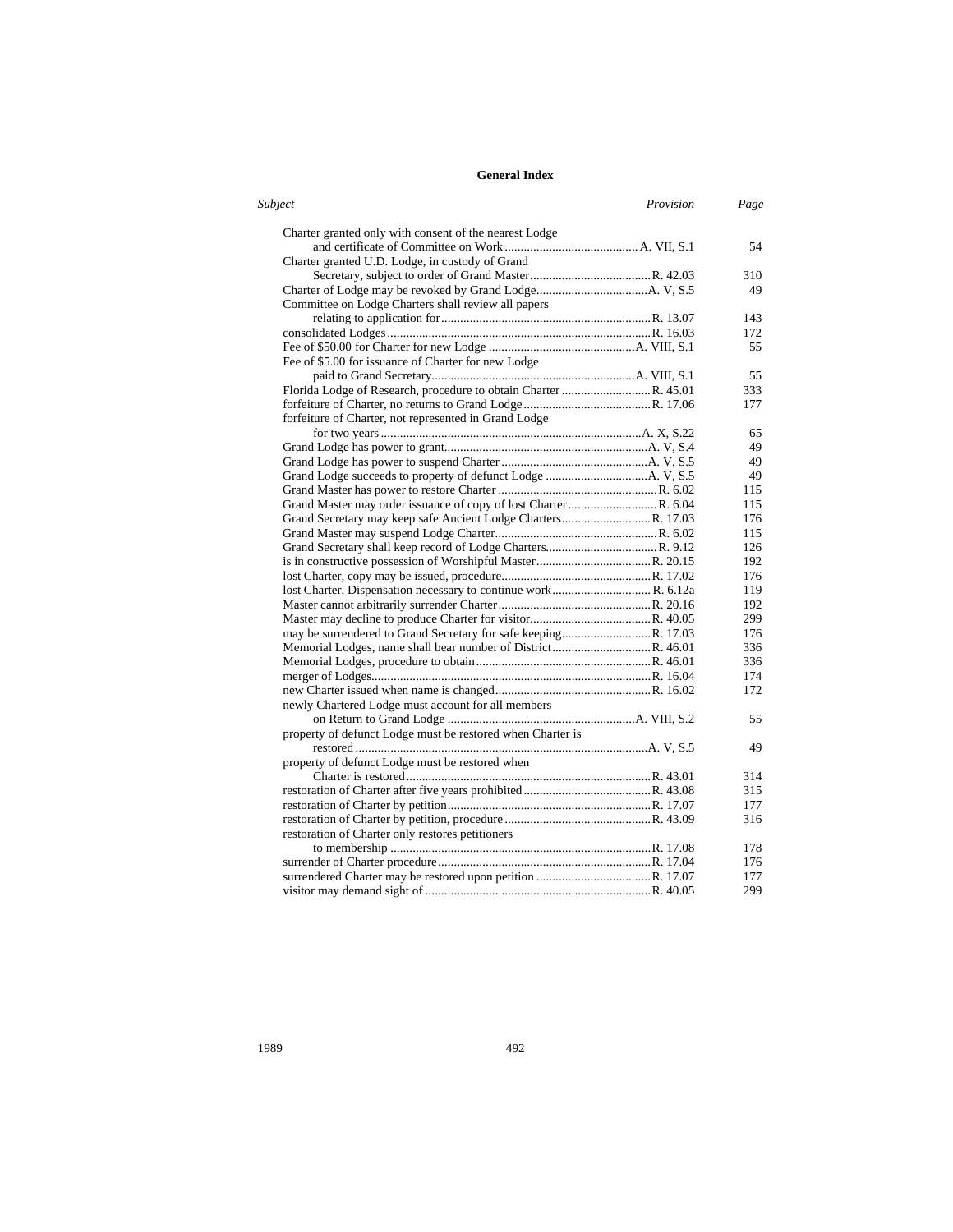| <b>General Index</b>                                                                               |      |
|----------------------------------------------------------------------------------------------------|------|
| Subject<br>Provision                                                                               | Page |
| PARTICULAR LODGES-COMMUNICATIONS AND BUSINESS<br>absence of three principal officers, Lodge may be |      |
| opened by D.D.G.M. or Junior Past Master present R. 25.18                                          | 221  |
|                                                                                                    | 227  |
|                                                                                                    | 234e |
|                                                                                                    | 305  |
|                                                                                                    | 226  |
|                                                                                                    | 293  |
|                                                                                                    | 226  |
| appeals for aid, forbidden except with Grand                                                       |      |
|                                                                                                    | 226  |
|                                                                                                    | 293  |
| avouchment for visitor, may be made by any                                                         |      |
|                                                                                                    | 300  |
|                                                                                                    | 272  |
| ballot on petitions for Degrees and affiliation, must                                              |      |
|                                                                                                    | 64   |
|                                                                                                    | 272  |
| ballot, when member is temporarily absent, is null                                                 |      |
|                                                                                                    | 273  |
|                                                                                                    | 273  |
|                                                                                                    | 273  |
|                                                                                                    | 234e |
|                                                                                                    | 272  |
| balloting must be done in M.M. Degree at Stated                                                    |      |
|                                                                                                    | 269  |
|                                                                                                    | 270  |
| balloting, no member can be permitted to retire to                                                 |      |
|                                                                                                    | 269  |
|                                                                                                    | 234e |
|                                                                                                    | 269  |
| balloting, on affiliation, dual, or honorary memberships,                                          |      |
|                                                                                                    | 270  |
|                                                                                                    | 264  |
|                                                                                                    | 209  |
|                                                                                                    | 222  |
|                                                                                                    | 63   |
| business not prohibited may be transacted at Called                                                |      |
|                                                                                                    | 220  |
| business of the Lodge under Master's absolute                                                      |      |
|                                                                                                    | 211  |
|                                                                                                    | 234e |
|                                                                                                    | 200  |
|                                                                                                    | 201  |
|                                                                                                    | 217  |
|                                                                                                    | 217  |
|                                                                                                    | 217  |
| Called Communications may be called by Warden of                                                   |      |
|                                                                                                    | 217  |
|                                                                                                    | 217  |
|                                                                                                    | 220  |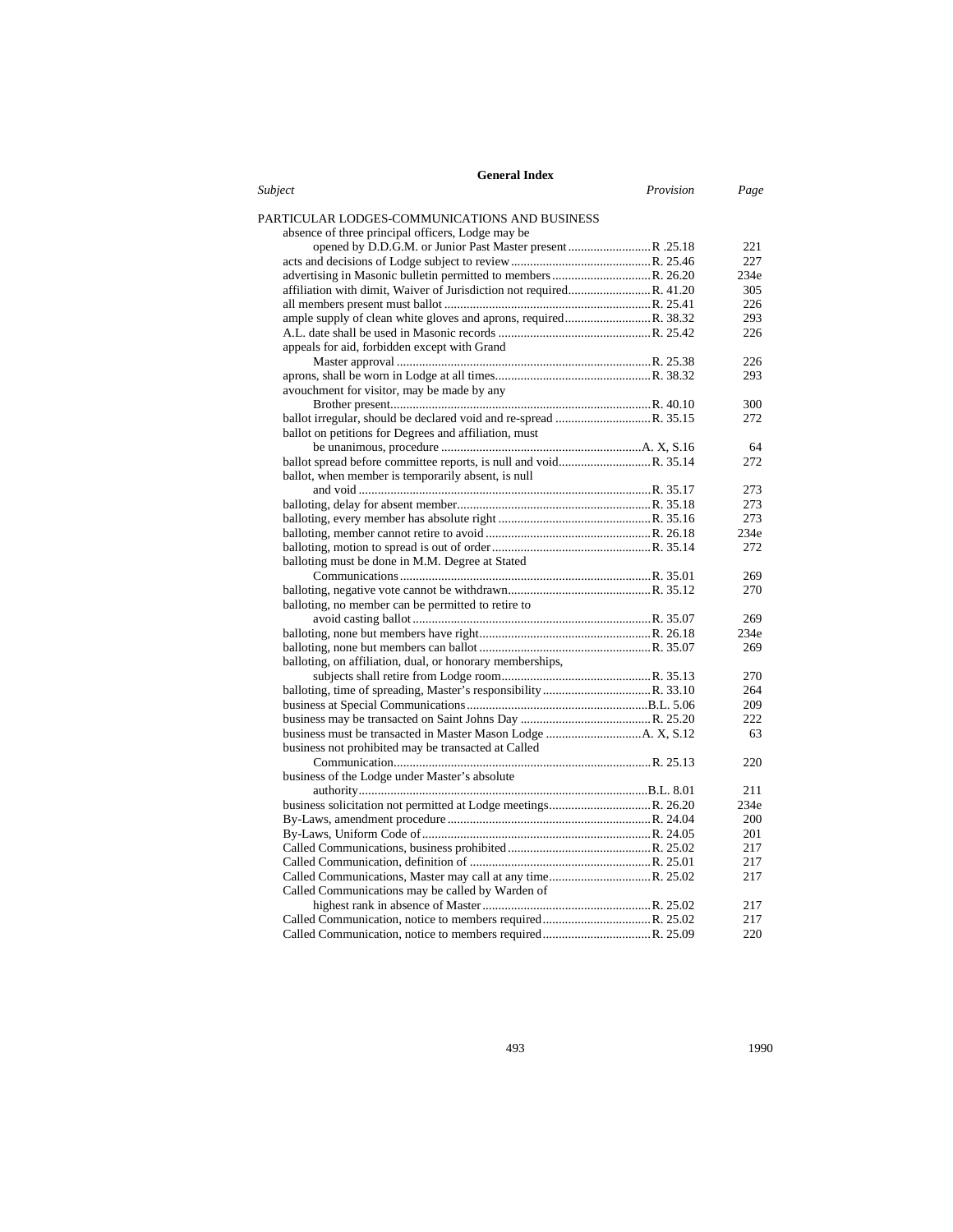| <b>Subject</b>                                              | Provision | Page |
|-------------------------------------------------------------|-----------|------|
|                                                             |           | 221  |
| Called Communications, only business named in notice        |           |      |
|                                                             |           | 209  |
| candidates must pass proficiency of catechism               |           |      |
|                                                             |           | 280  |
|                                                             |           | 200  |
|                                                             |           | 209  |
| change of meeting place in District, may be approved        |           |      |
|                                                             |           | 209  |
|                                                             |           | 210  |
|                                                             |           | 117  |
| Communication called for one Degree not necessary to        |           |      |
|                                                             |           | 221  |
| Communication called for one Degree, not necessary          |           |      |
|                                                             |           | 217  |
| Communication called for one Degree, not necessary          |           |      |
|                                                             |           | 291  |
|                                                             |           | 61   |
|                                                             |           | 217  |
| Communications, notice of must be in writing                |           |      |
|                                                             |           | 220  |
|                                                             |           | 220  |
|                                                             |           | 217  |
|                                                             |           | 225  |
|                                                             |           | 171  |
| critical and controversial communications not to be         |           |      |
|                                                             |           | 235  |
|                                                             |           | 301  |
| dimitting member desiring re-affiliation must submit        |           |      |
|                                                             |           | 304  |
|                                                             |           | 210  |
| each Degree must be opened and closed with                  |           |      |
|                                                             |           | 291  |
| emeritus member not heard from for 7 years, may             |           |      |
|                                                             |           | 249  |
|                                                             |           | 224  |
|                                                             |           | 62   |
|                                                             |           | 223  |
|                                                             |           | 227a |
|                                                             |           | 227  |
|                                                             |           | 242  |
| funds, Lodges must not contribute to foreign jurisdictions, |           |      |
|                                                             |           | 242  |
| funerals, all matters relating to except funds for,         |           |      |
|                                                             |           | 219  |
| funerals and public processions, not called to              |           |      |
|                                                             |           | 294  |
|                                                             |           |      |
| funerals, Master may open Continuous Special                |           |      |
|                                                             |           | 295  |
| funerals, minutes of must be acted upon at next             |           |      |
|                                                             |           | 220  |
| funerals, procedure for calling Continuous                  |           |      |
|                                                             |           | 220  |
|                                                             |           | 294  |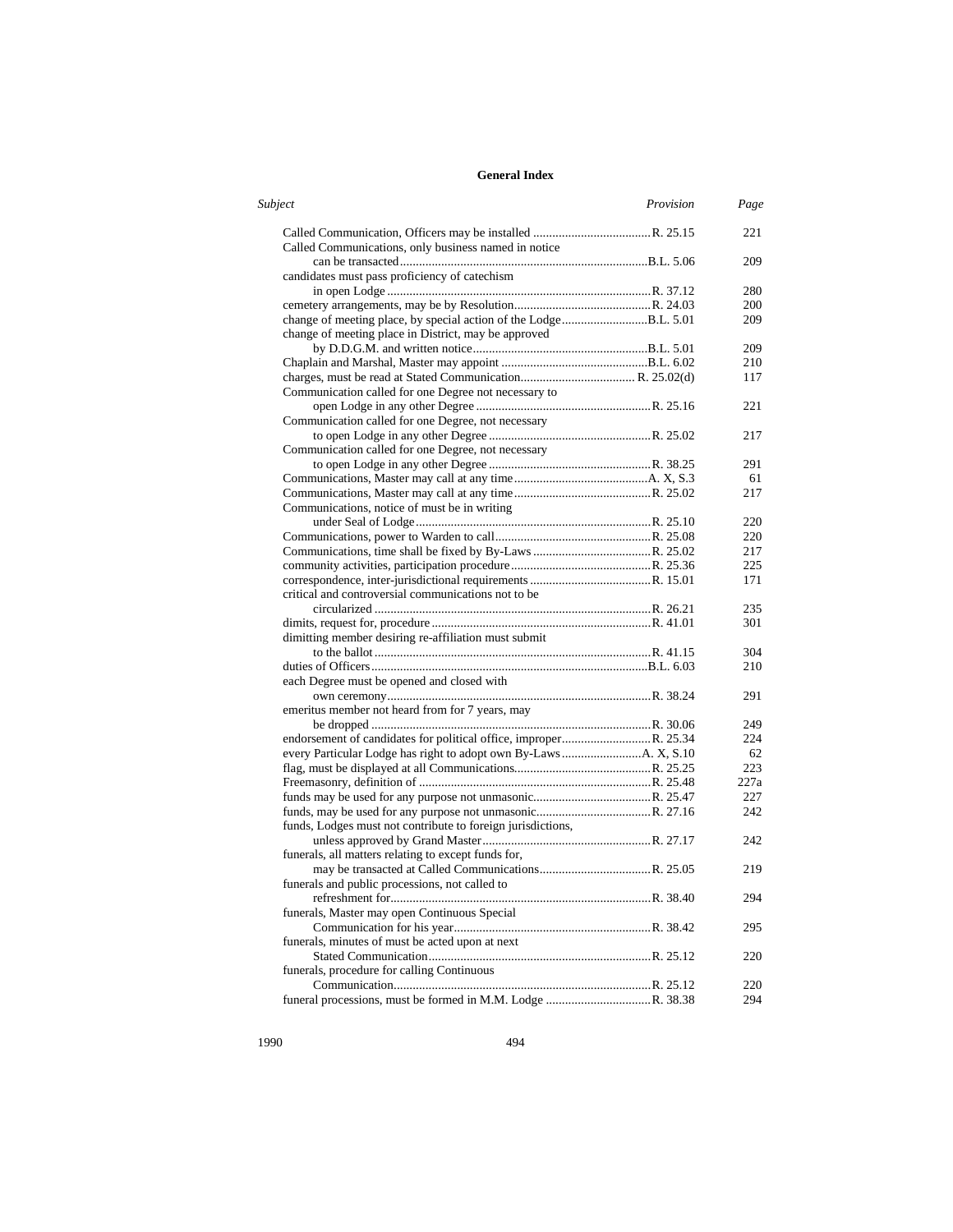| Subject                                                | Provision | Page             |
|--------------------------------------------------------|-----------|------------------|
| hats or head covering, none shall wear in Lodge,       |           |                  |
|                                                        |           | 296              |
| honorary membership, must be voted on at Stated        |           |                  |
|                                                        |           | 219              |
|                                                        |           | 234a             |
|                                                        |           | 234 <sub>b</sub> |
|                                                        |           | 221              |
|                                                        |           | 191              |
| irregular proceedings, should be called to Master's    |           |                  |
|                                                        |           | 191              |
| Junior Warden presides in absence of Master and        |           |                  |
|                                                        |           | 191              |
| jurisdiction of Lodges in other Grand Jurisdictions    |           |                  |
|                                                        |           | 224              |
|                                                        |           | 318              |
| Lodge cannot be called from labor to refreshment to    |           |                  |
|                                                        |           | 222              |
|                                                        |           | 224              |
| Lodge Committees, Master may attend and direct         |           |                  |
|                                                        |           | 192              |
| Lodge funds may be used for any purpose not            |           |                  |
|                                                        |           | 227              |
| "Lodge of Sorrow," not to be substituted for           |           |                  |
|                                                        |           | 295              |
| Lodges must not contribute funds to foreign            |           |                  |
|                                                        |           | 224              |
|                                                        |           | 224              |
|                                                        |           | 190              |
|                                                        |           | 190              |
|                                                        |           | 220              |
|                                                        |           | 190              |
| Master may dispense with and resume labor at his       |           |                  |
|                                                        |           | 223              |
| Master should not permit hurried disposal of important |           |                  |
|                                                        |           | 191              |
|                                                        |           | 190              |
| may dispense with Communication in July, August,       |           |                  |
|                                                        |           | 61               |
| Memorials of the dead and matters pertaining to        |           |                  |
|                                                        |           | 219              |
| Memorials of the dead, and all matters pertaining to   |           |                  |
| funerals, except appropriation of funds, may be at     |           |                  |
|                                                        |           | 221              |
|                                                        |           | 223              |
|                                                        |           | 223              |
|                                                        |           | 223              |
| minutes, must be read before closing Communication     |           |                  |
|                                                        |           | 223              |
| minutes of Called Communication adopted at next        |           |                  |
|                                                        |           | 223              |
|                                                        |           | 223              |
|                                                        |           | 277              |
|                                                        |           | 262              |
|                                                        |           |                  |

495 1990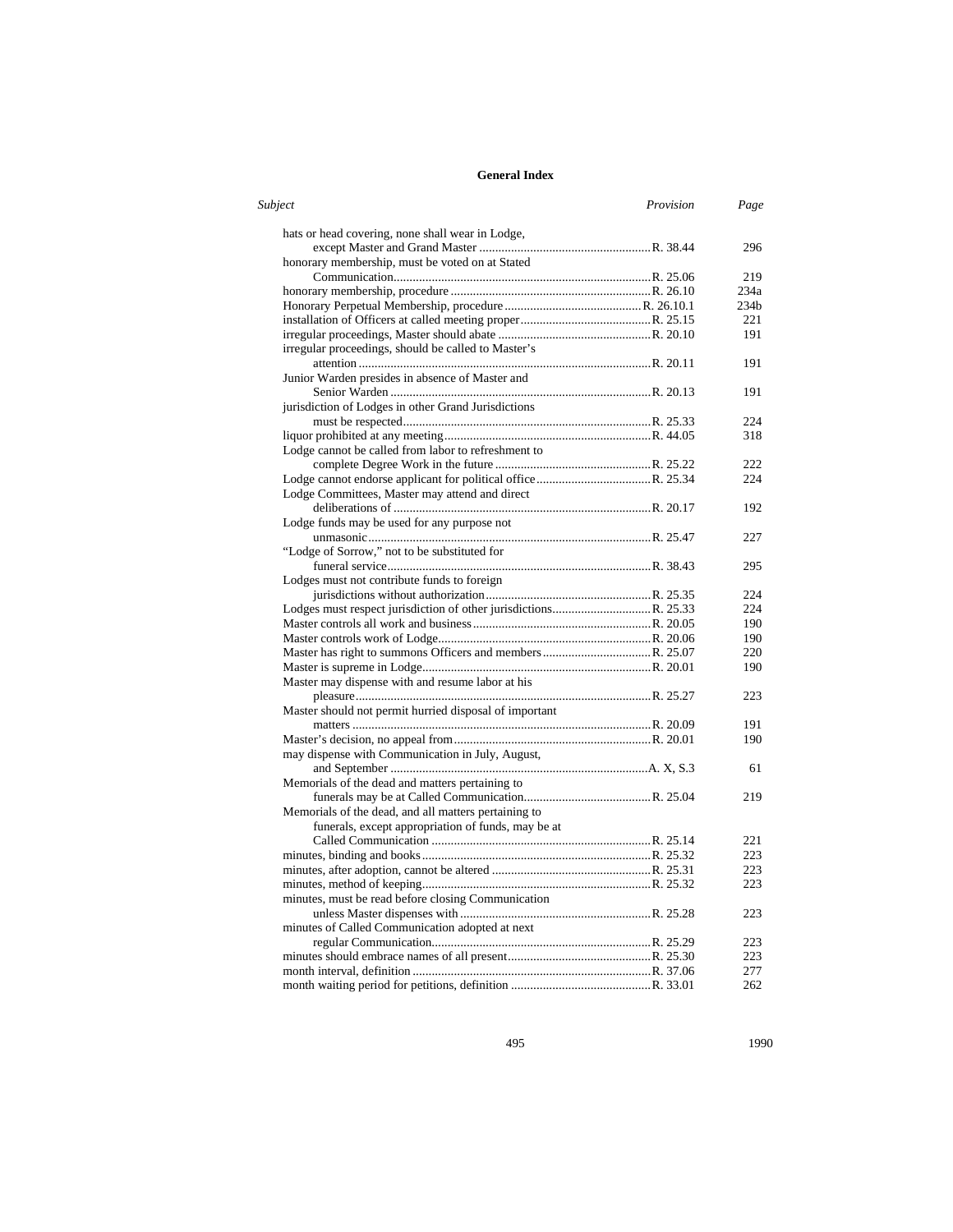| Subject                                                      | Provision | Page |
|--------------------------------------------------------------|-----------|------|
|                                                              |           | 226  |
| notice forwarded by mail, properly sealed and                |           |      |
|                                                              |           | 227  |
|                                                              |           | 299  |
| official documents verified by Secretary under Seal          |           |      |
|                                                              |           | 66   |
|                                                              |           | 61   |
|                                                              |           | 223  |
| Past Grand Master may close Lodge in ample form,             |           |      |
|                                                              |           | 296  |
| payment of Grand Lodge annual revenue and fees,              |           |      |
|                                                              |           | 214a |
| petition for affiliation, rejected, may be renewed           |           |      |
|                                                              |           | 307  |
| petition for reinstatement must be at Stated                 |           |      |
|                                                              |           | 217  |
| Pledge of Allegiance to the Flag may be recited in           |           |      |
|                                                              |           | 223  |
| political support, solicitation, not permitted at Lodge      |           |      |
|                                                              |           | 234e |
|                                                              |           | 191  |
| prayer, every Communication should be opened and             |           |      |
|                                                              |           | 222  |
|                                                              |           | 67   |
| property of Lodge, business relating thereto must be         |           |      |
|                                                              |           | 219  |
| property of Lodge, transactions, papers must be signed       |           |      |
|                                                              |           | 219  |
|                                                              |           | 221  |
|                                                              |           | 210  |
|                                                              |           |      |
| real estate, action regarding, must be at Stated             |           | 217  |
|                                                              |           |      |
| real estate, all action regarding, must be at Stated         |           |      |
|                                                              |           | 243  |
|                                                              |           | 227  |
| receiving petitions from rejected petitioner of a            |           |      |
|                                                              |           | 274  |
| receiving petitions from rejected petitioners of other       |           |      |
|                                                              |           | 274  |
|                                                              |           | 217  |
|                                                              |           | 212  |
|                                                              |           | 53   |
| reinstatement, from suspension non-payment of dues B.L. 4.03 |           | 208  |
|                                                              |           | 237  |
|                                                              |           | 269  |
|                                                              |           | 301  |
| reversing previous actions, cannot be done at Called         |           | 66   |
| reversing previous action, must be done at Stated            |           |      |
|                                                              |           | 66   |
| reversing previous actions, must be at Stated                |           |      |
|                                                              |           | 217  |
| reversing previous action must be at Stated                  |           |      |
|                                                              |           | 218  |
|                                                              |           |      |

 $\mathbf{I}$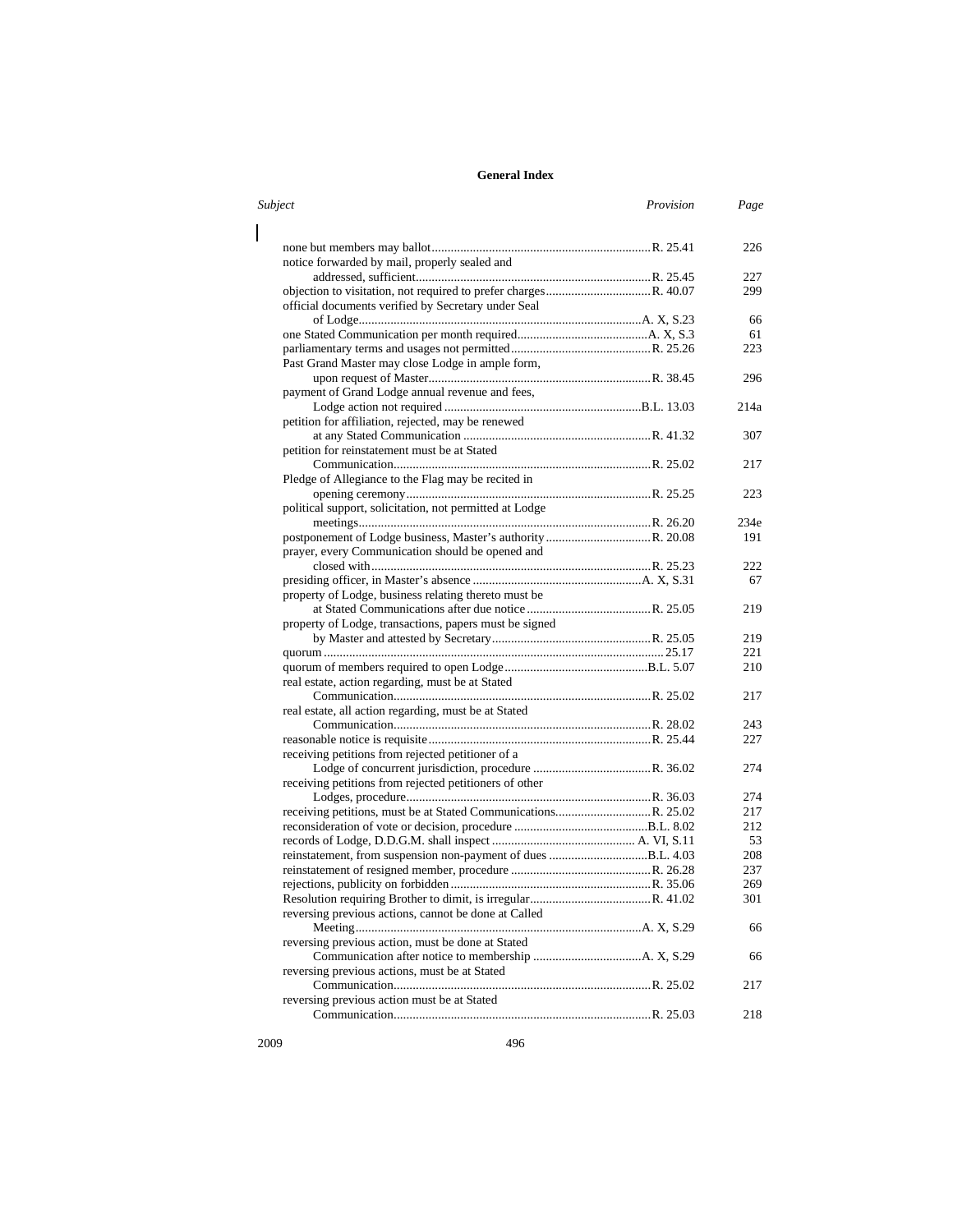| Subject                                                  | Provision | Page             |
|----------------------------------------------------------|-----------|------------------|
|                                                          |           | 214a             |
| sale of Lodge property, must be approved at Stated       |           |                  |
|                                                          |           | 219              |
| sale of Lodge property, must be approved at Stated       |           |                  |
|                                                          |           | 243              |
| Seal of Lodge, printed facsimile may be used             |           |                  |
|                                                          |           | 220              |
|                                                          |           | 234 <sub>b</sub> |
|                                                          |           | 66               |
|                                                          |           | 227              |
|                                                          |           | 191              |
| Senior Warden or Junior Warden, presiding, may call for  |           |                  |
|                                                          |           | 291              |
| smoking in Lodge Room, prohibited while great lights     |           |                  |
|                                                          |           | 222              |
|                                                          |           | 191              |
| solicitation of the public allowed for                   |           |                  |
|                                                          |           | 245              |
| sponsoring of charitable recreational and other projects |           |                  |
|                                                          |           | 225              |
| Stated Communications, business that must be             |           |                  |
|                                                          |           | 217              |
| Stated Communication, Lodge may suspend second           |           |                  |
|                                                          |           | 209              |
| Saint Johns Day falling on Sunday, next day is official  |           |                  |
|                                                          |           | 222              |
| Sunday, Lodge cannot meet except for funerals,           |           |                  |
|                                                          |           | 293              |
|                                                          |           | 207              |
|                                                          |           | 217              |
|                                                          |           | 211              |
|                                                          |           | 117              |
|                                                          |           | 313              |
| Unrecognized Jurisdictions, member of prohibited from    |           |                  |
|                                                          |           | 305              |
| visit to clandestine Lodge, prohibits visit to           |           |                  |
|                                                          |           | 299              |
| visitor has inherent right to apply for visitation       |           |                  |
|                                                          |           | 299              |
|                                                          |           | 299              |
|                                                          |           | 300              |
|                                                          |           | 300              |
|                                                          |           | 299              |
|                                                          |           | 300              |
| visitors, documentary evidence should be required        |           |                  |
|                                                          |           | 299              |
| visitors, must be examined or avouched for               |           |                  |
|                                                          |           | 70               |
|                                                          |           | 300              |
|                                                          |           | 299              |
| Volume of Sacred Law open upon altar is required         |           |                  |
|                                                          |           | 70               |
|                                                          |           | 226              |
|                                                          |           | 226              |
|                                                          |           |                  |

497 2009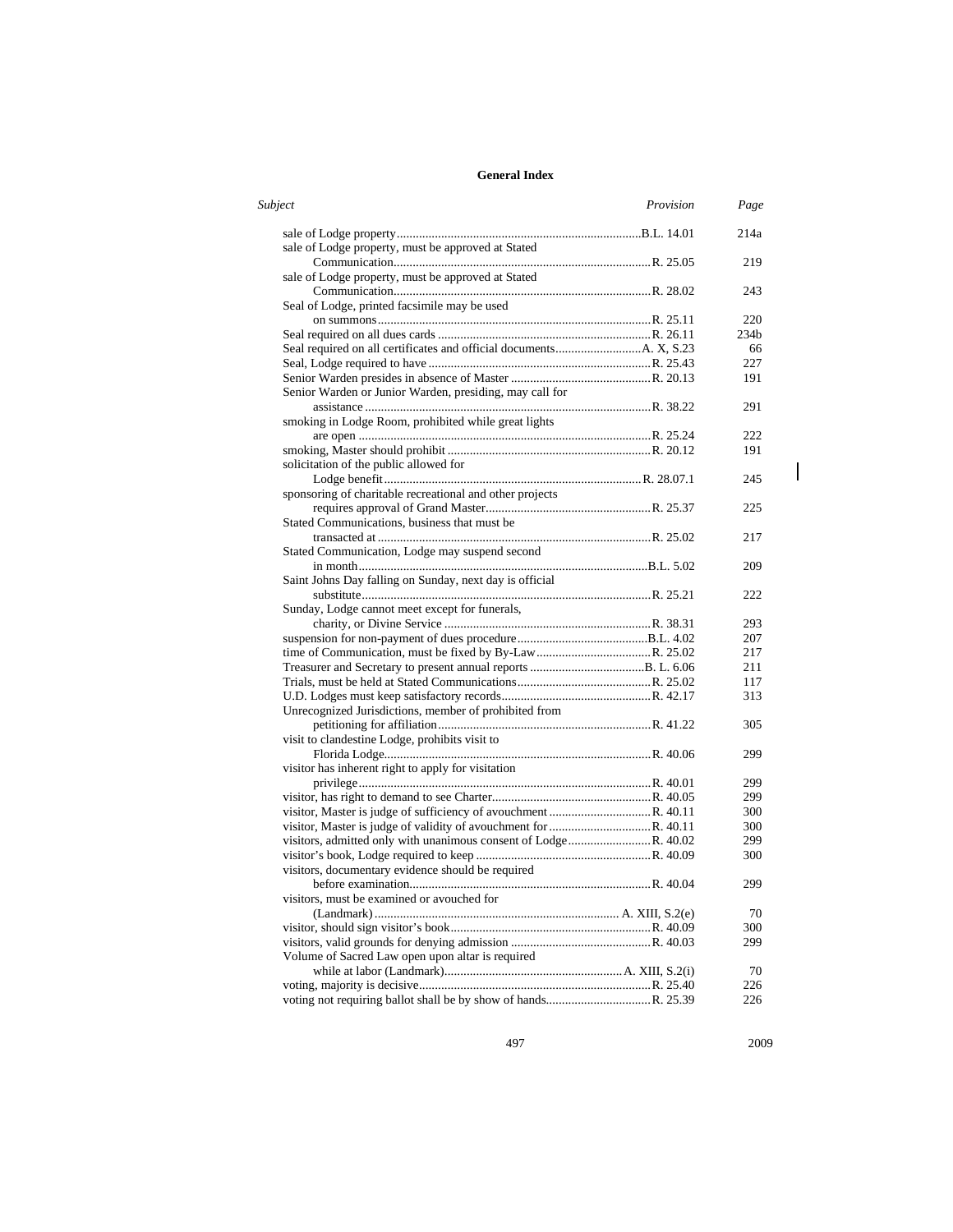| Subject                                               | Provision | Page |
|-------------------------------------------------------|-----------|------|
|                                                       |           | 280  |
| waiver of jurisdiction, ballot must be at Stated      |           |      |
|                                                       |           | 266. |
| Warden, highest in authority may call Communication   |           |      |
|                                                       |           | 220  |
|                                                       |           | 190  |
|                                                       |           | 290  |
|                                                       |           | 290  |
| Worshipful Master is supreme in his Lodge, conducting |           |      |
|                                                       |           | 62.  |

#### PARTICULAR LODGES-FINANCES See FINANCES OF LODGES

### PARTICULAR LODGES-JURISDICTION

| advancement of candidate who removes to another              |      |
|--------------------------------------------------------------|------|
|                                                              | 180  |
| age, may waive jurisdiction over non-Mason under             |      |
|                                                              | 266  |
| Brother rejected for affiliation in one of two or more       |      |
| Lodges with concurrent jurisdiction, may apply               |      |
|                                                              | 305  |
|                                                              | 80   |
|                                                              | 179a |
|                                                              | 179a |
| concurrent jurisdiction, rejected petitioner of, petitioning |      |
|                                                              | 274  |
| consent of Lodge as to finishing its work by another         |      |
|                                                              | 180  |
| consent of nearest Lodge required to establish U.D.          |      |
|                                                              | 54   |
| Florida Lodge of Research, territorial jurisdiction is       |      |
|                                                              | 333  |
|                                                              | 320  |
|                                                              | 65   |
|                                                              | 81   |
| jurisdiction ceases over non-Mason removing from             |      |
|                                                              | 181  |
|                                                              | 255  |
|                                                              | 255  |
| jurisdiction in doubt, committee should be appointed         |      |
|                                                              | 267  |
|                                                              | 278  |
| Lodge assuming original jurisdiction cannot be               |      |
|                                                              | 180  |
| Lodge assuming original jurisdiction cannot be               |      |
|                                                              | 255  |
|                                                              | 263  |
| Lodges of concurrent jurisdictions must notify others        |      |
|                                                              | 179  |
|                                                              | 337  |
|                                                              | 180  |
|                                                              | 310  |
|                                                              | 179  |
|                                                              |      |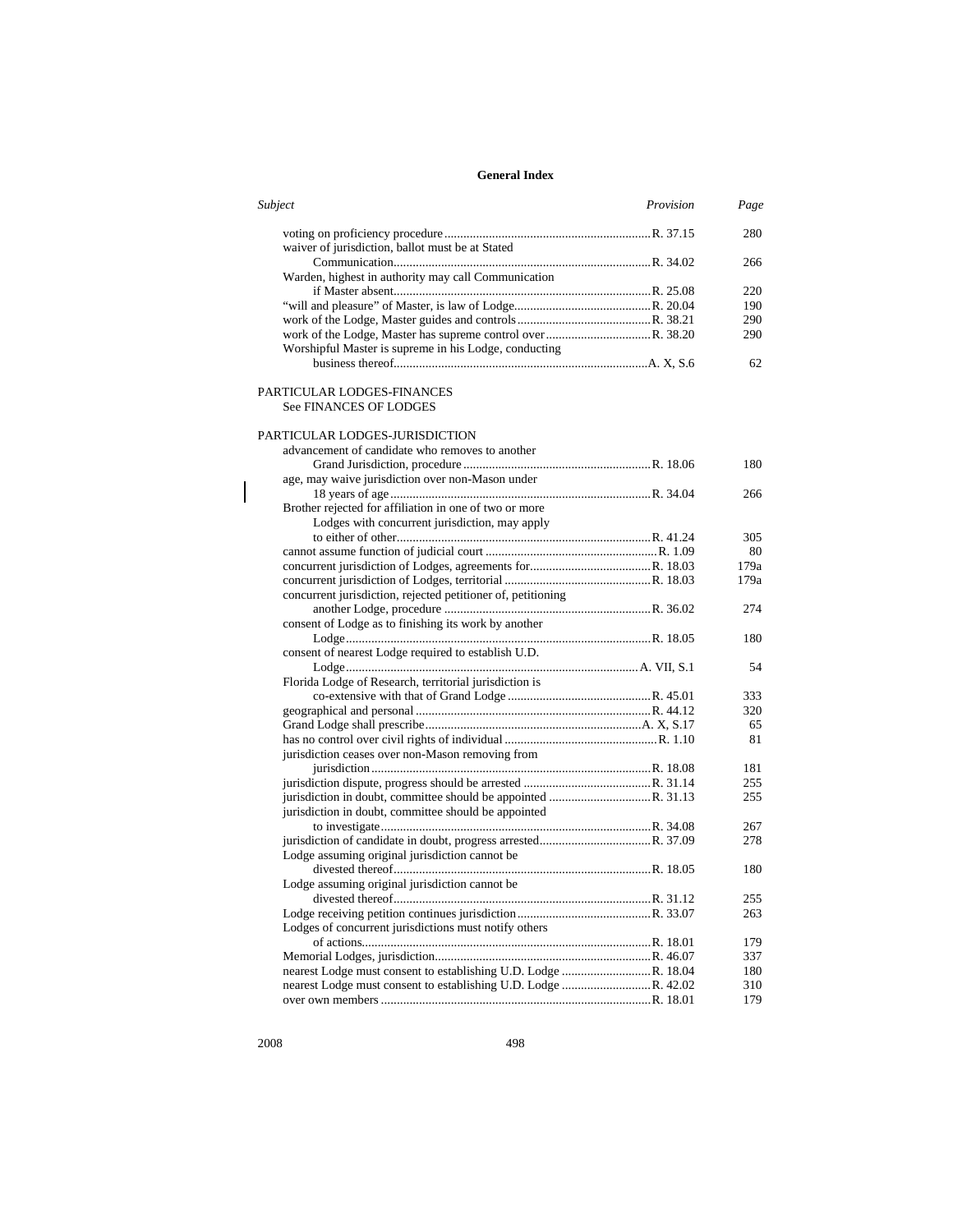| Subject                                                   | Provision | Page             |
|-----------------------------------------------------------|-----------|------------------|
|                                                           |           | 181              |
|                                                           |           | 101              |
| permanent removal from the jurisdiction vacates           |           |                  |
|                                                           |           | 236              |
|                                                           |           | 320              |
| petitioner rejected in Sister Grand Jurisdiction,         |           |                  |
|                                                           |           | 258              |
| petitions for Degrees; from person residing outside of    |           |                  |
| jurisdiction of Lodge, forbidden without consent of       |           |                  |
|                                                           |           | 66               |
| Particular Lodges are source and foundation of all        |           |                  |
|                                                           |           | 61               |
|                                                           |           | 255              |
| request for waiver of jurisdiction over unsuitable        |           |                  |
|                                                           |           | 266              |
| respects the law of Sister Grand Jurisdictions,           |           |                  |
|                                                           |           | 181              |
| temporary residence of petitioner does not give           |           |                  |
|                                                           |           | 254              |
|                                                           |           | 179              |
|                                                           |           | 312              |
|                                                           |           | 312              |
| waiver improper over non-Mason who permanently            |           |                  |
|                                                           |           | 266              |
|                                                           |           | 266              |
|                                                           |           | 66               |
| waiver of jurisdiction over a non-member moved to         |           |                  |
|                                                           |           | 181              |
|                                                           |           | 266              |
| Worshipful Masters and Wardens under penal                |           |                  |
|                                                           |           | 101              |
| PARTICULAR LODGES-NAME AND NUMBER                         |           |                  |
|                                                           |           | 172              |
|                                                           |           | 333              |
|                                                           |           | 172              |
|                                                           |           | 172              |
|                                                           |           | 336              |
|                                                           |           | 174              |
|                                                           |           | 172              |
|                                                           |           | 172              |
|                                                           |           |                  |
| <b>PARTICULAR LODGES-OFFICERS</b>                         |           |                  |
|                                                           |           | 187              |
| all Officers, except Master and Wardens, subject to       |           |                  |
|                                                           |           | 189              |
|                                                           |           | 183              |
|                                                           |           | 184              |
|                                                           |           | 199              |
| continuous absence of Master from jurisdiction not        |           |                  |
|                                                           |           | 188              |
| delay of new trial, when ordered by Grand Lodge, subjects |           |                  |
|                                                           |           | 332 <sub>o</sub> |
|                                                           |           | 189              |
|                                                           |           | 211              |
| Elected Officer entitled to installation unless charges   |           |                  |
|                                                           |           | 185              |
| 499                                                       |           | 1988             |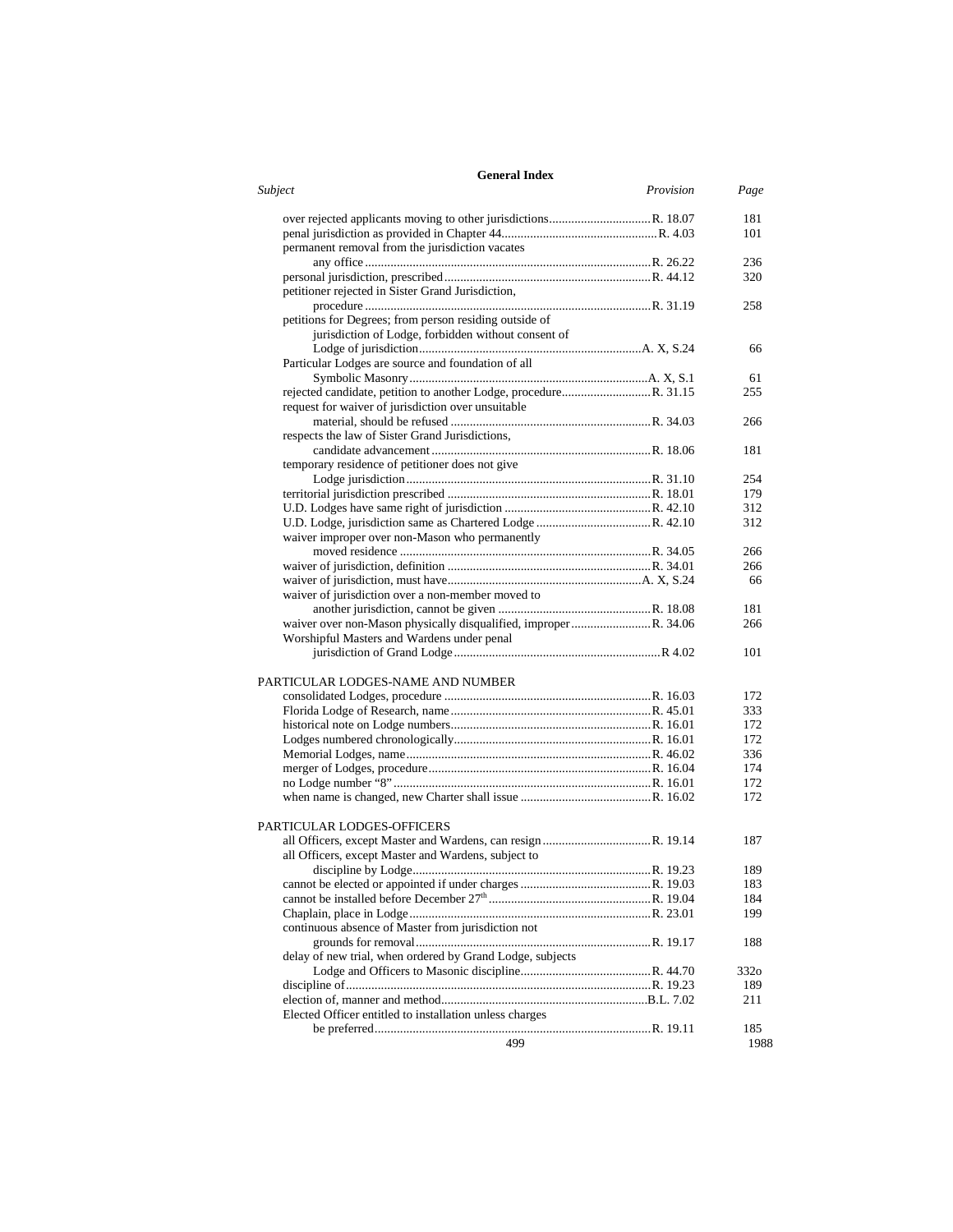| Subject | Provision                                                                    | Page |
|---------|------------------------------------------------------------------------------|------|
|         |                                                                              | 183  |
|         |                                                                              | 333  |
|         |                                                                              | 187  |
|         | installation, Master and Wardens must complete MLT prior to R. 19.03.3       | 183  |
|         | installation, Lodge Officers must have current dues card prior to R. 19.03.1 | 183  |
|         | installation, Lodge Officers must have passed M.M. Exams prior toR.19.03.2   | 183  |
|         |                                                                              | 185  |
|         |                                                                              | 221  |
|         |                                                                              | 62   |
|         | Junior Warden succeeds to Mastership on death, disability,                   |      |
|         |                                                                              | 62   |
|         |                                                                              | 187  |
|         |                                                                              | 62   |
|         | Master and Wardens may decline installation, but                             |      |
|         |                                                                              | 185  |
|         | Master appoints but Senior Warden nominates                                  |      |
|         |                                                                              | 184  |
|         |                                                                              | 188  |
|         | Master and Wardens cannot be tried by Lodge                                  |      |
|         |                                                                              | 62   |
|         | Master-elect appoints subordinate officers                                   |      |
|         |                                                                              | 184  |
|         |                                                                              | 185  |
|         |                                                                              | 62   |
|         |                                                                              | 337  |
|         | no Dispensation for election of prior to                                     |      |
|         |                                                                              | 184  |
|         |                                                                              | 188  |
|         |                                                                              | 185  |
|         |                                                                              | 183  |
|         |                                                                              | 80   |
|         |                                                                              | 185  |
|         |                                                                              | 187  |
|         |                                                                              | 80   |
|         |                                                                              | 316  |
|         |                                                                              | 61   |
|         |                                                                              | 62   |
|         |                                                                              | 188  |
|         |                                                                              | 62   |
|         |                                                                              | 186a |
|         |                                                                              | 61   |
|         |                                                                              | 187  |
|         |                                                                              | 211  |
|         |                                                                              | 61   |
|         |                                                                              | 62   |
|         |                                                                              | 186a |
|         |                                                                              | 332q |
|         |                                                                              | 311  |
|         |                                                                              | 310  |
|         |                                                                              | 188  |
|         |                                                                              | 62   |
|         |                                                                              | 188  |
|         |                                                                              | 61   |
|         |                                                                              | 210  |
|         |                                                                              | 62   |

2021 500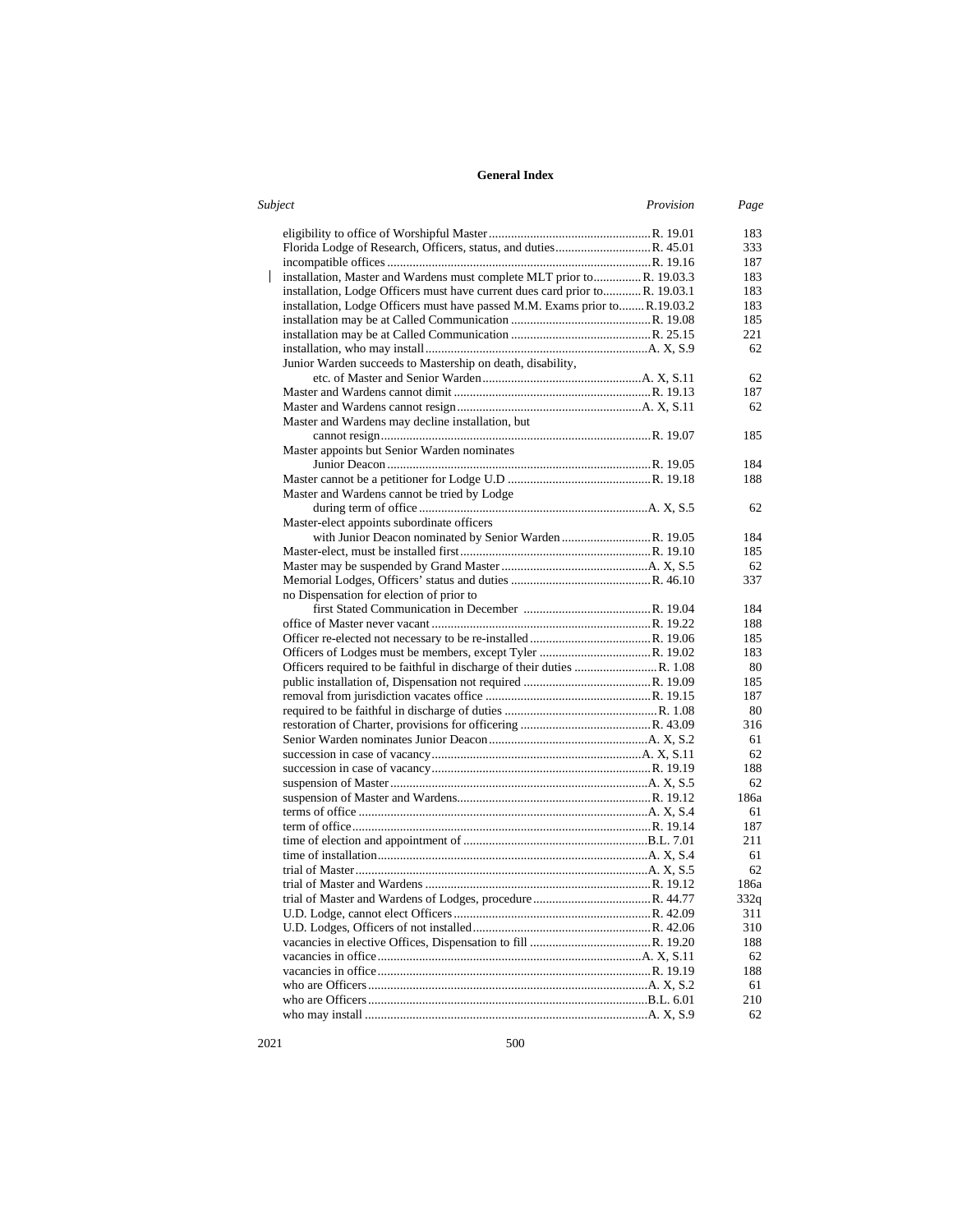| <b>General Index</b>                                                                         |           |                  |
|----------------------------------------------------------------------------------------------|-----------|------------------|
| Subject                                                                                      | Provision | Page             |
| Worshipful Master entitled to Grand Honors at installation, procedure R. 19.11.1             |           | 185<br>185       |
|                                                                                              |           |                  |
| PARTICULAR LODGES-PROPERTY, BUILDING, AND ROOM                                               |           |                  |
| building, plans must have Grand Master's approval, procedure  R. 28.03                       |           | 244              |
|                                                                                              |           | 214 <sub>b</sub> |
| buildings sold, demolished or abandoned, Masonic                                             |           |                  |
|                                                                                              |           | 288a             |
| Committee on Lodge Property, to manage property                                              |           | 245              |
|                                                                                              |           | 214              |
| cornerstone questions of eligibility discretionary                                           |           |                  |
|                                                                                              |           | 288              |
| cornerstone laying ceremony, request to be                                                   |           |                  |
|                                                                                              |           | 288              |
|                                                                                              |           | 288              |
|                                                                                              |           | 244              |
|                                                                                              |           | 244              |
|                                                                                              |           | 244              |
|                                                                                              |           | 292              |
|                                                                                              |           | 244              |
| jewels, furniture, and working tools, every Lodge                                            |           |                  |
|                                                                                              |           | 66               |
| liquor, forbidden on Lodge property, except for as provided in R. 28.06.1 and                |           |                  |
| wine for ceremonial purposes by Allied and Appendant Bodies  R. 44.05                        |           | 318              |
|                                                                                              |           | 244              |
| liquor traffic forbidden on Lodge property, except wine for                                  |           |                  |
| ceremonial purposes by Allied and Appendant Bodies R. 28.06                                  |           | 244              |
|                                                                                              |           | 245              |
| Masonic banner, recommended furnishing of Lodge Room  R. 38.27                               |           | 292              |
| plans, specifications and proposed financing                                                 |           | 244              |
|                                                                                              |           | 244              |
| profit-making or business activity, soliciting or                                            |           |                  |
|                                                                                              |           | 245              |
|                                                                                              |           | 314              |
| property of defunct Lodge must be restored when                                              |           |                  |
|                                                                                              |           | 49               |
| property of defunct Lodge sold, proceeds paid to                                             |           |                  |
|                                                                                              |           | 314              |
| real estate, action regarding must be at Stated                                              |           |                  |
|                                                                                              |           | 217              |
|                                                                                              |           | 243              |
|                                                                                              |           | 214a             |
|                                                                                              |           | 219              |
|                                                                                              |           | 66               |
|                                                                                              |           | 245              |
|                                                                                              |           | 243              |
| Volume of Sacred Law open upon Altar, indispensable                                          |           |                  |
|                                                                                              |           | 70               |
| PARTICULAR LODGES-REPRESENTATIVES TO GRAND LODGE<br>See LODGE REPRESENTATIVES TO GRAND LODGE |           |                  |
| PARTICULAR LODGES-RETURNS AND REPORTS TO GRAND LODGE<br><b>See RETURNS AND REPORTS</b>       |           |                  |
| PAST GRAND MASTERS                                                                           |           |                  |
|                                                                                              |           | 57               |
|                                                                                              |           |                  |

501 2021

 $\overline{\phantom{a}}$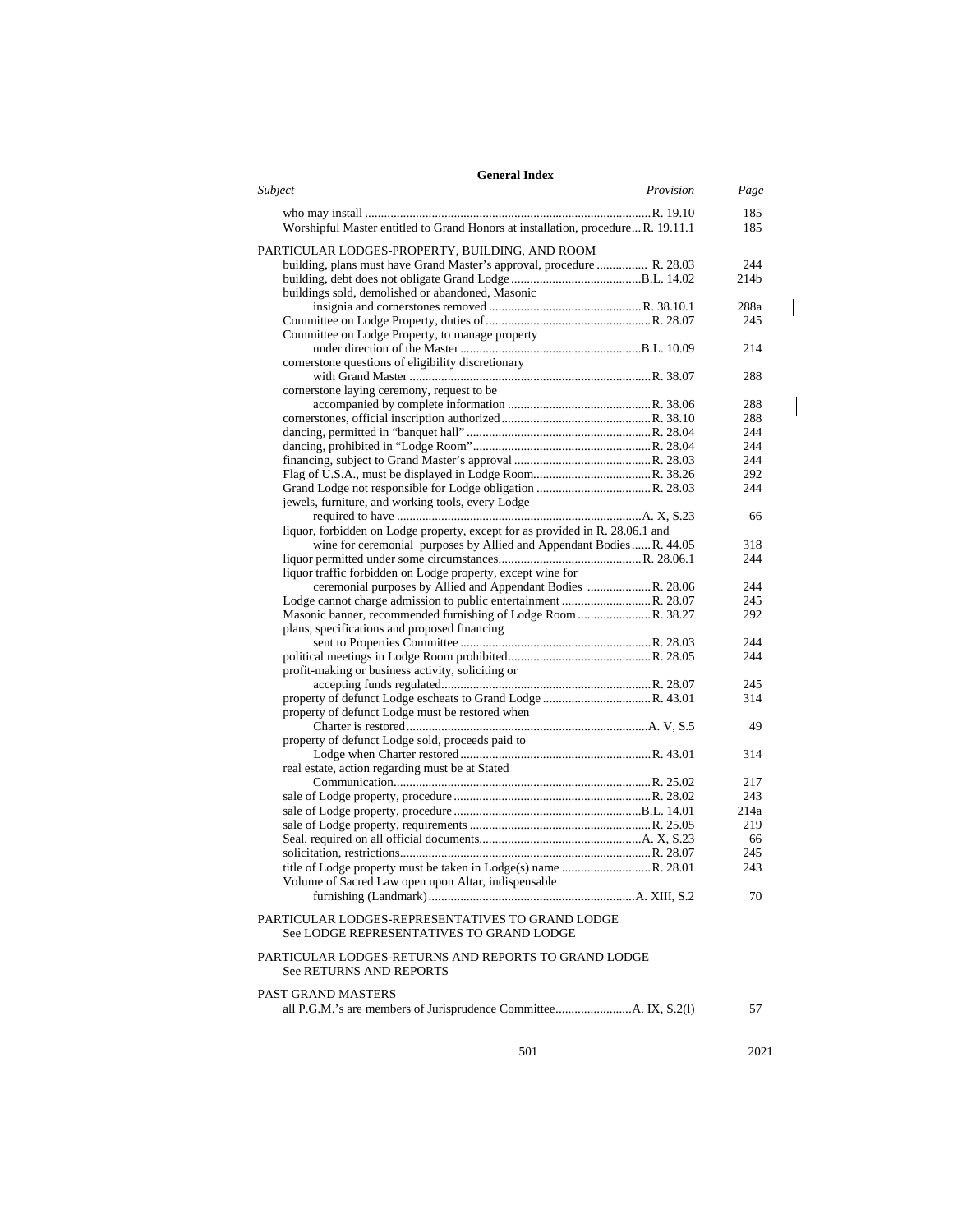| Subject                                                                | Provision | Page |
|------------------------------------------------------------------------|-----------|------|
| assemble, when notified of inability of Grand Master                   |           |      |
|                                                                        |           | 111  |
| Corporate Board, two appointed, one member must be a P.G.MA. I, S.4(5) |           | 44b  |
|                                                                        |           | 72   |
|                                                                        |           | 288a |
|                                                                        |           | 109  |
|                                                                        |           | 165  |
|                                                                        |           | 101  |
|                                                                        |           | 296  |
|                                                                        |           | 47   |
|                                                                        |           | 46   |
|                                                                        |           | 109  |
| vacancies in Office of Grand Master, D.G.M., or                        |           |      |
|                                                                        |           | 54   |
| vote in Grand Lodge on questions determined by                         |           |      |
|                                                                        |           | 46   |
|                                                                        |           | 45   |
|                                                                        |           |      |
| <b>PAST MASTERS</b>                                                    |           |      |
| A. II, S. 3 of Constitution applies only to Past                       |           |      |
|                                                                        |           | 99   |
| Junior Past Master present may preside when three                      |           |      |
|                                                                        |           | 67   |
| Junior Past Master present, may preside in absence                     |           |      |
|                                                                        |           | 221  |
|                                                                        |           | 101  |
|                                                                        |           | 291  |
| Master cannot delegate authority to preside in                         |           |      |
|                                                                        |           | 191  |
|                                                                        |           | 129  |
|                                                                        |           | 62   |
|                                                                        |           | 185  |
|                                                                        |           | 46   |
|                                                                        |           | 337  |
| Memorial Lodge Past Master, not entitled to title                      |           |      |
|                                                                        |           | 337  |
| U.D. Lodge Master not entitled to title of                             |           |      |
|                                                                        |           | 311  |
| vote in Grand Lodge on question determined by                          |           |      |
|                                                                        |           | 46   |
| PENAL CODE                                                             |           |      |
| accused and Trial Committee, may agree on time,                        |           |      |
|                                                                        |           | 332a |
|                                                                        |           | 171  |
| administration of Masonic Justice, prescribed                          |           |      |
|                                                                        |           | 65   |
| advertising in Masonic bulletin by members permitted R. 26.20          |           | 234e |
| advertising of alcoholic beverages not permitted in                    |           |      |
|                                                                        |           | 234e |
|                                                                        |           | 318a |
|                                                                        |           | 332o |
|                                                                        |           |      |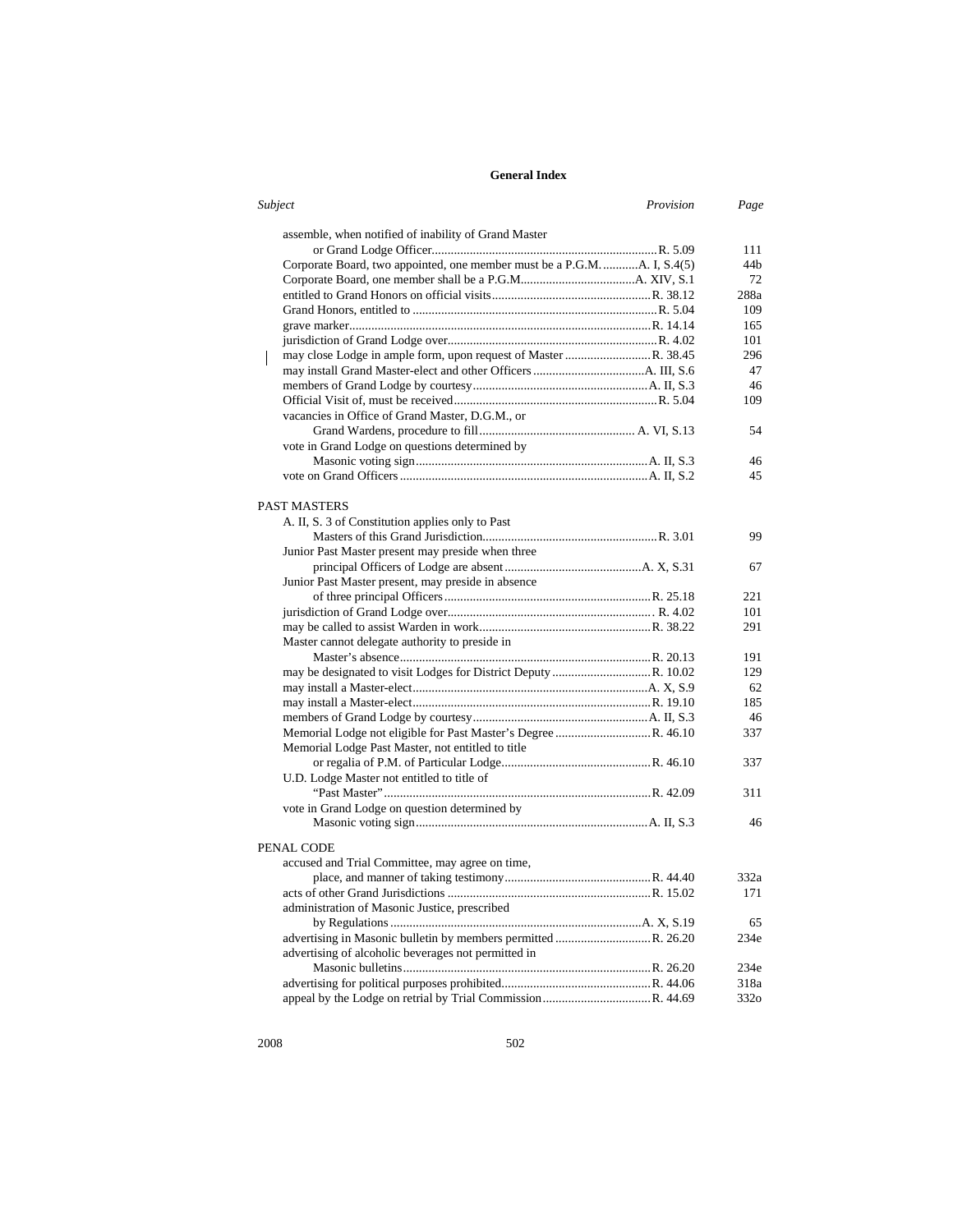| Subject<br>Provision                                                | Page             |
|---------------------------------------------------------------------|------------------|
|                                                                     | 332k             |
| appeal, reversal of judgment does not restore party                 |                  |
|                                                                     | 48               |
| appeal, reversal of sentence of suspension or expulsion             |                  |
|                                                                     | 48               |
|                                                                     | 65               |
| appeal, Secretary shall cause copy to be transmitted                |                  |
|                                                                     | 332k             |
| appeal, script of record shall be transmitted by                    |                  |
|                                                                     | 332m             |
|                                                                     | 332n             |
| appeals by the accused on retrial by the Lodge or                   |                  |
|                                                                     | 332 <sub>o</sub> |
| appeals by the accused to the Grand Lodge or Trial Commission       |                  |
| affirming actions, reversing actions, or adjusting penalty R. 44.67 | 332n             |
|                                                                     | 332 <sub>o</sub> |
| Appeals, Committee on, shall review all appeals to                  |                  |
|                                                                     | 143              |
| appeals, Grand Secretary shall certify result when case             |                  |
|                                                                     | 332o             |
| appeals to the Grand Lodge from judgment of the                     |                  |
|                                                                     | 332k             |
| appeals to the Grand Lodge from judgment of the                     |                  |
|                                                                     | 332m             |
| beer or wine, serving or selling is prohibited on                   |                  |
|                                                                     | 318              |
| breach or violation of proper fraternal deportment                  |                  |
|                                                                     | 317              |
|                                                                     | 234e             |
|                                                                     | 332c             |
|                                                                     | 328              |
| charges, accused's answer not to contain matter not                 |                  |
|                                                                     | 329              |
| charges, accused's answer shall set forth facts of the              |                  |
|                                                                     | 329              |
|                                                                     | 330              |
| charges against a Brother making and filing                         |                  |
|                                                                     | 317              |
| charges against older member for offense committed                  |                  |
|                                                                     | 321              |
|                                                                     | 329              |
|                                                                     | 327              |
|                                                                     | 65               |
|                                                                     | 330              |
|                                                                     | 331              |
| charges, duties of the Worshipful Master and                        |                  |
|                                                                     | 326              |
| charges, failure of accused to file answer or other                 |                  |
|                                                                     | 330              |
| charges filed against Mason in Lodge of which he is                 |                  |
|                                                                     | 320              |
|                                                                     | 322              |

503 2010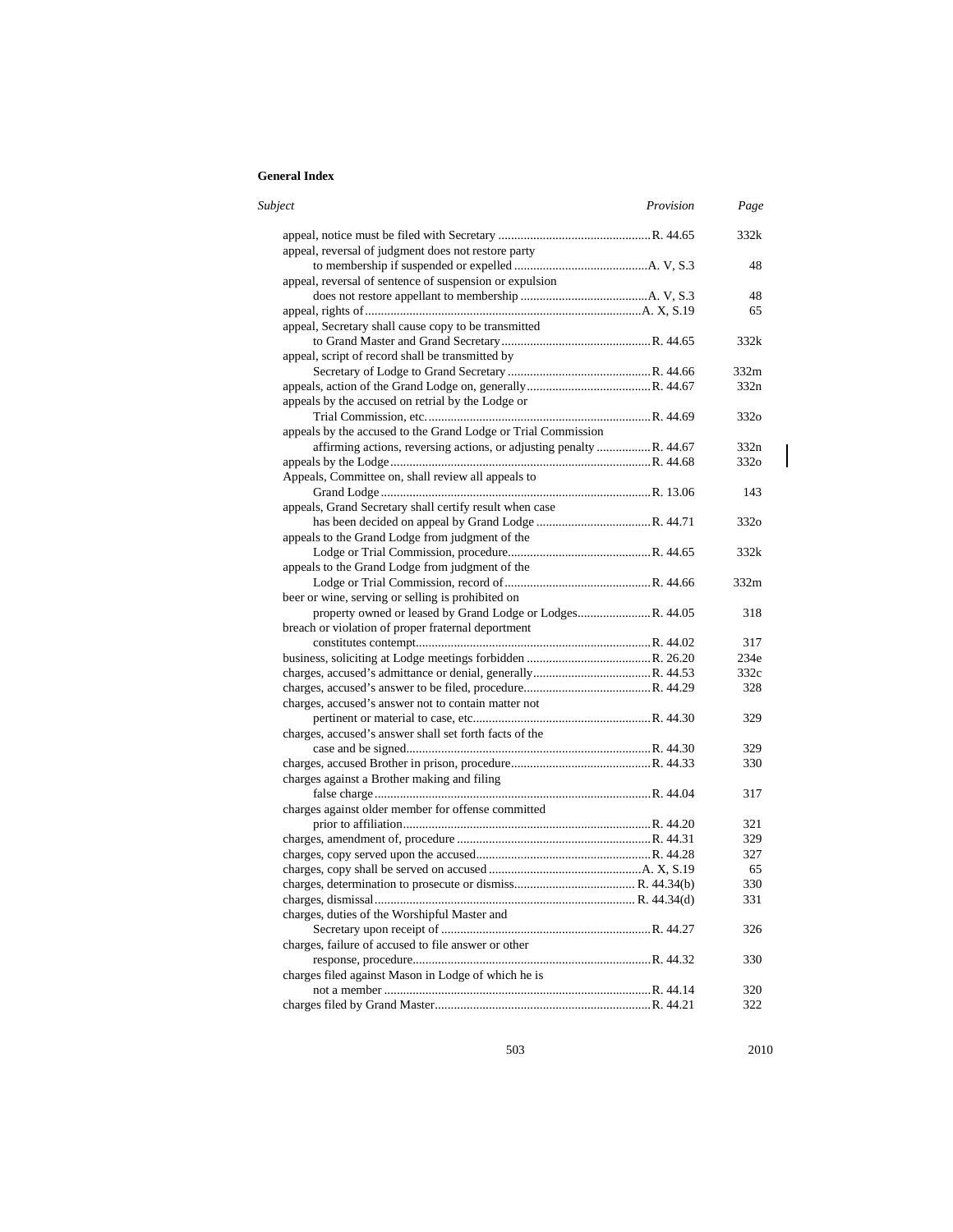| Subject                                                   | Provision | Page |
|-----------------------------------------------------------|-----------|------|
|                                                           |           | 332b |
|                                                           |           | 323  |
| charges, form of charges for civil conviction and         |           |      |
|                                                           |           | 332c |
|                                                           |           | 320  |
|                                                           |           | 320  |
|                                                           |           | 324  |
|                                                           |           | 217  |
|                                                           |           | 326  |
|                                                           |           | 324  |
|                                                           |           | 330  |
|                                                           |           | 322c |
|                                                           |           | 331  |
|                                                           |           | 321  |
|                                                           |           | 332r |
|                                                           |           | 327  |
|                                                           |           | 332h |
| charges, shall be filed in Lodge of the accused's         |           |      |
|                                                           |           | 320  |
|                                                           |           | 324  |
|                                                           |           | 332c |
| charges, copy to be forwarded to Grand Master,            |           |      |
| D.D.G.M., Grand Secretary, etc. upon conviction           |           |      |
|                                                           |           | 322  |
|                                                           |           | 320  |
|                                                           |           | 326  |
|                                                           |           | 323  |
|                                                           |           | 317  |
|                                                           |           | 235  |
| conviction of Brother for civil offense, copy of          |           |      |
| charges to be forwarded to Grand Master, D.D.G.M.,        |           |      |
|                                                           |           | 322  |
| conviction of members of Lodge and of unaffiliated        |           |      |
| Masons for civil offense, report to the Worshipful        |           |      |
|                                                           |           | 322  |
| convicted for civil offense, member subject to suspension |           |      |
|                                                           |           | 322  |
|                                                           |           | 322c |
|                                                           |           | 317  |
| Degree or Degrees of Freemasonry, obtaining by fraud,     |           |      |
|                                                           |           | 319  |
|                                                           |           | 301  |
|                                                           |           | 65   |
|                                                           |           | 317  |
|                                                           |           | 317  |
| dispute between two Brothers, both should be put          |           |      |
|                                                           |           | 321  |
|                                                           |           | 236  |
| expulsion by Grand Lodge, reinstatement taken by a        |           |      |
|                                                           |           | 332q |
|                                                           |           | 332e |
|                                                           |           | 67   |
|                                                           |           |      |

 $\begin{array}{c} \hline \end{array}$ 

 $\overline{\phantom{a}}$ 

 $\begin{array}{c} \hline \end{array}$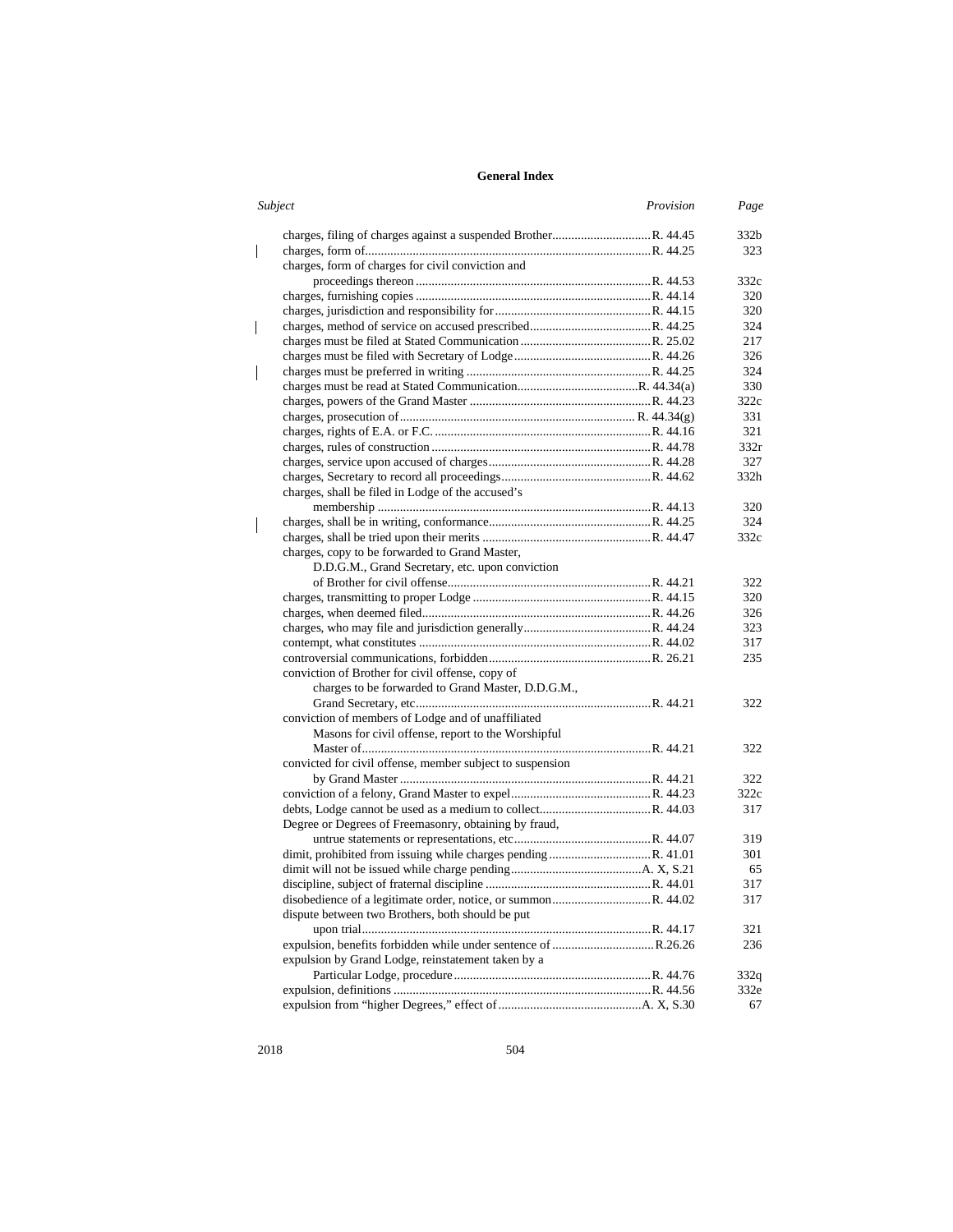| Subject                                                          | Provision | Page             |
|------------------------------------------------------------------|-----------|------------------|
| expulsion from other Masonic bodies, does not affect             |           |                  |
|                                                                  |           | 332h             |
| expulsion, Grand Lodge has inherent power to                     |           |                  |
|                                                                  |           | 332p             |
|                                                                  |           | 332e             |
| expulsion, removal of penalty if the Lodge becomes               |           |                  |
|                                                                  |           | 332p             |
| expulsion, suspended Brother to deliver his current              |           |                  |
|                                                                  |           | 332h             |
|                                                                  |           | 317              |
|                                                                  |           | 217              |
| fraud, untrue statements or representations, use of to           |           |                  |
|                                                                  |           | 319              |
|                                                                  |           | 332q             |
|                                                                  |           | 48               |
| Grand Master can suspend Master and Wardens of                   |           |                  |
|                                                                  |           | 50               |
| Grand Master, D.G.M., G. Wardens, G. Treasurer, and              |           |                  |
|                                                                  |           | 44e              |
|                                                                  |           | 322c             |
|                                                                  |           | 332 <sub>p</sub> |
| Initiation, trying member for an offense committed               |           |                  |
|                                                                  |           | 321              |
|                                                                  |           | 322c             |
|                                                                  |           |                  |
| investigations in regard to Penal Affairs by Penal               |           |                  |
|                                                                  |           | 322a             |
| investigation, relevant testimony to be taken and                |           |                  |
|                                                                  |           | 332b             |
| investigations when serious breach of moral law may              |           |                  |
|                                                                  |           | 321              |
| jurisdiction for Masonic Justice, Grand Lodge shall              |           |                  |
|                                                                  |           | 65               |
|                                                                  |           | 322              |
|                                                                  |           | 320              |
| liquor or other alcoholic beverages, selling, or serving         |           |                  |
|                                                                  |           | 318              |
|                                                                  |           | 317              |
|                                                                  |           | 332b             |
|                                                                  |           | 332 <sub>b</sub> |
|                                                                  |           | 269              |
| Mason preferring charges on advancement of candidate,            |           |                  |
| refusing to give specifications, subject to discipline R. 37.10  |           | 278              |
| Mason with dimit cannot affiliate while charges pendingR. 41.23  |           | 305              |
| Master and Secretary of Lodge, subject to discipline for failure |           |                  |
|                                                                  |           | 197              |
|                                                                  |           | 332b             |
| member may object to admission of visitor without                |           |                  |
|                                                                  |           | 299              |
|                                                                  |           | 331              |
|                                                                  |           | 321              |
|                                                                  |           | 319              |
|                                                                  |           | 65               |

505 1985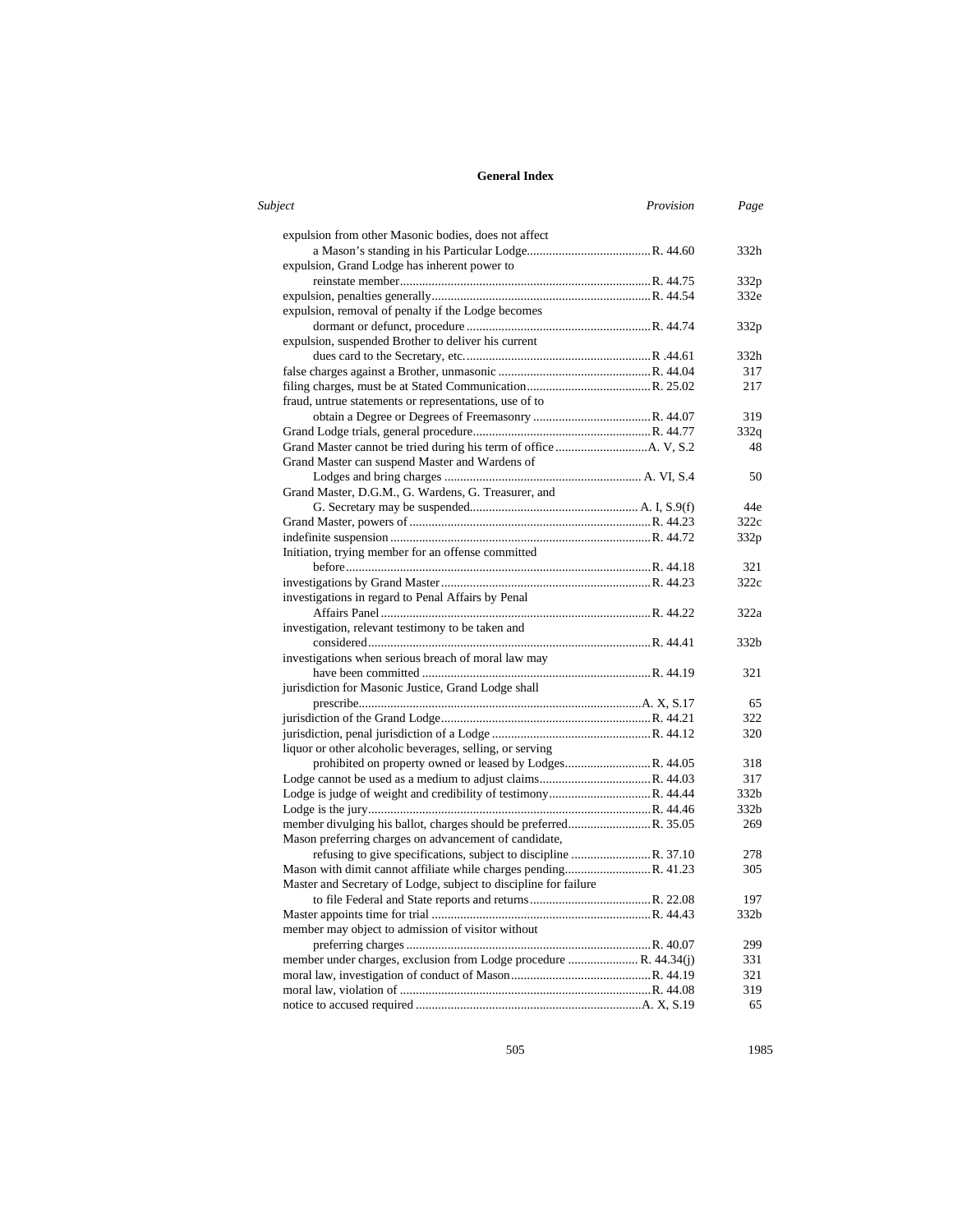| Subject                                                   | Provision | Page             |
|-----------------------------------------------------------|-----------|------------------|
| offense committed before member's Initiation, right of    |           |                  |
|                                                           |           | 321              |
|                                                           |           | 322a             |
|                                                           |           | 320              |
| penal proceedings cases, Grand Secretary to keep          |           |                  |
|                                                           |           | 127              |
|                                                           |           | 332e             |
| penalty, excused from voting on questions of penalty,     |           |                  |
|                                                           |           | 332e             |
| penalty imposed not to be less than suspension for        |           |                  |
| period of sentence of imprisonment, etc., imposed         |           |                  |
|                                                           |           | 332f             |
| penalty, impossible to prescribe definite role for        |           |                  |
|                                                           |           | 332e             |
|                                                           |           | 332e             |
| penalty, voting procedure to determine penalty            |           |                  |
|                                                           |           | 332 <sub>g</sub> |
|                                                           |           | 332g             |
|                                                           |           | 318a             |
|                                                           |           |                  |
|                                                           |           | 322c             |
|                                                           |           | 331              |
| quibbles, technicalities, or special pleadings not        |           |                  |
| allowed to prejudice, retard or defeat ends of            |           |                  |
|                                                           |           | 332c             |
|                                                           |           | 71               |
| reinstatement after suspension or expulsion requires      |           |                  |
|                                                           |           | 48               |
|                                                           |           | 319              |
| reprimand, Brother absenting himself from Lodge for       |           |                  |
|                                                           |           | 332h             |
|                                                           |           | 332e             |
|                                                           |           | 332e             |
| resignation from Freemasonry, Grand Master or Grand       |           |                  |
|                                                           |           | 237              |
|                                                           |           | 332r             |
|                                                           |           | 269              |
|                                                           |           | 319              |
|                                                           |           | 319              |
|                                                           |           | 324              |
| solicitation of business or political support not         |           |                  |
|                                                           |           | 234e             |
|                                                           |           | 319              |
|                                                           |           |                  |
|                                                           |           | 3321             |
|                                                           |           | 332m             |
| Special Trial Commission, Lodge may request by            |           |                  |
|                                                           |           | 3321             |
|                                                           |           | 3321             |
|                                                           |           | 332k             |
| suspension, being under the penalty of is no bar to trial |           |                  |
|                                                           |           | 332h             |
|                                                           |           | 236              |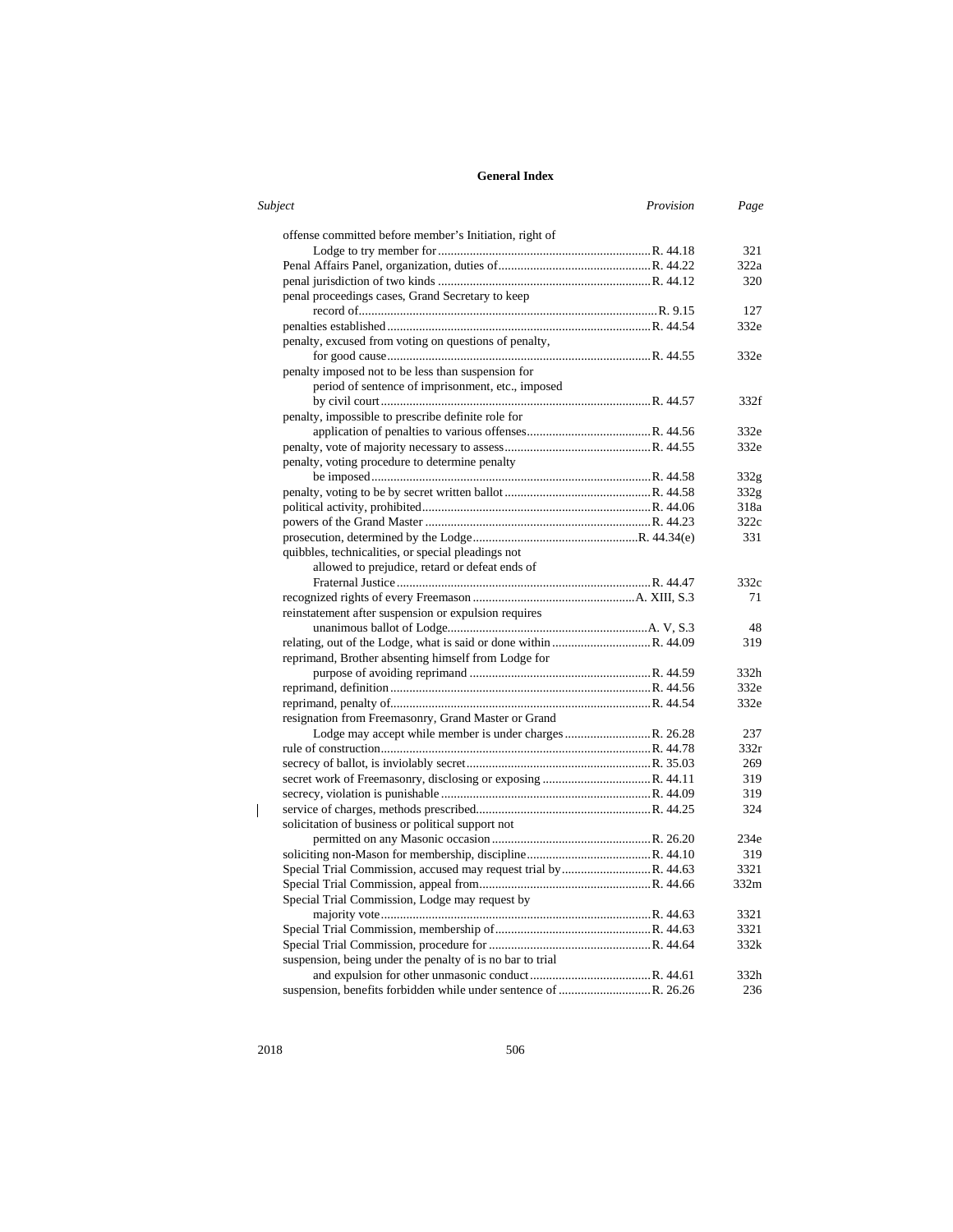| Subject                                                  | Provision | Page             |
|----------------------------------------------------------|-----------|------------------|
| suspended Brother, right to be in Lodge Room,            |           |                  |
|                                                          |           | 332 <sub>b</sub> |
|                                                          |           | 332e             |
|                                                          |           | 67               |
| suspension from other Masonic Bodies does not affect     |           |                  |
| a Mason's standing in his Particular Lodge, but          |           |                  |
|                                                          |           | 332h             |
| suspension, Grand Lodge has inherent power to            |           |                  |
|                                                          |           | 332p             |
| suspension by Grand Lodge, reinstatement taken by a      |           |                  |
|                                                          |           | 332q             |
| suspension, member suspended for a definite time becomes |           |                  |
|                                                          |           | 332p             |
| suspension or expulsion, no Masonic rights, privileges,  |           |                  |
|                                                          |           | 240              |
|                                                          |           | 332e             |
| suspension, petition for reinstatement from an           |           |                  |
|                                                          |           | 332p             |
| suspension, removal of penalty if the Lodge becomes      |           |                  |
|                                                          |           | 332p             |
| suspension, suspended Brother to deliver his current     |           |                  |
|                                                          |           | 332h             |
| testimony, all relevant testimony should be taken        |           |                  |
|                                                          |           | 332 <sub>b</sub> |
| testimony before a Trial Committee by Brothers           |           |                  |
|                                                          |           | 332a             |
|                                                          |           | 332a             |
|                                                          |           |                  |
| testimony, discussion allowed and encouraged after       |           | 332c             |
|                                                          |           | 332 <sub>b</sub> |
|                                                          |           |                  |
|                                                          |           | 332b             |
|                                                          |           | 332a             |
| testimony, may be taken in absence of accused            |           |                  |
|                                                          |           | 332a             |
|                                                          |           | 332a             |
| testimony must be submitted in writing and signed        |           |                  |
|                                                          |           | 332a             |
|                                                          |           | 65               |
|                                                          |           | 332              |
|                                                          |           | 332a             |
|                                                          |           | 332b             |
| testimony, shall be sealed, addressed to Master, and     |           |                  |
|                                                          |           | 332              |
|                                                          |           | 332              |
|                                                          |           | 332              |
| testimony, withdrawal of Brother involved in matters,    |           |                  |
|                                                          |           | 332c             |
|                                                          |           | 332c             |
|                                                          |           | 332o             |
|                                                          |           | 332 <sub>o</sub> |
|                                                          |           | 332b             |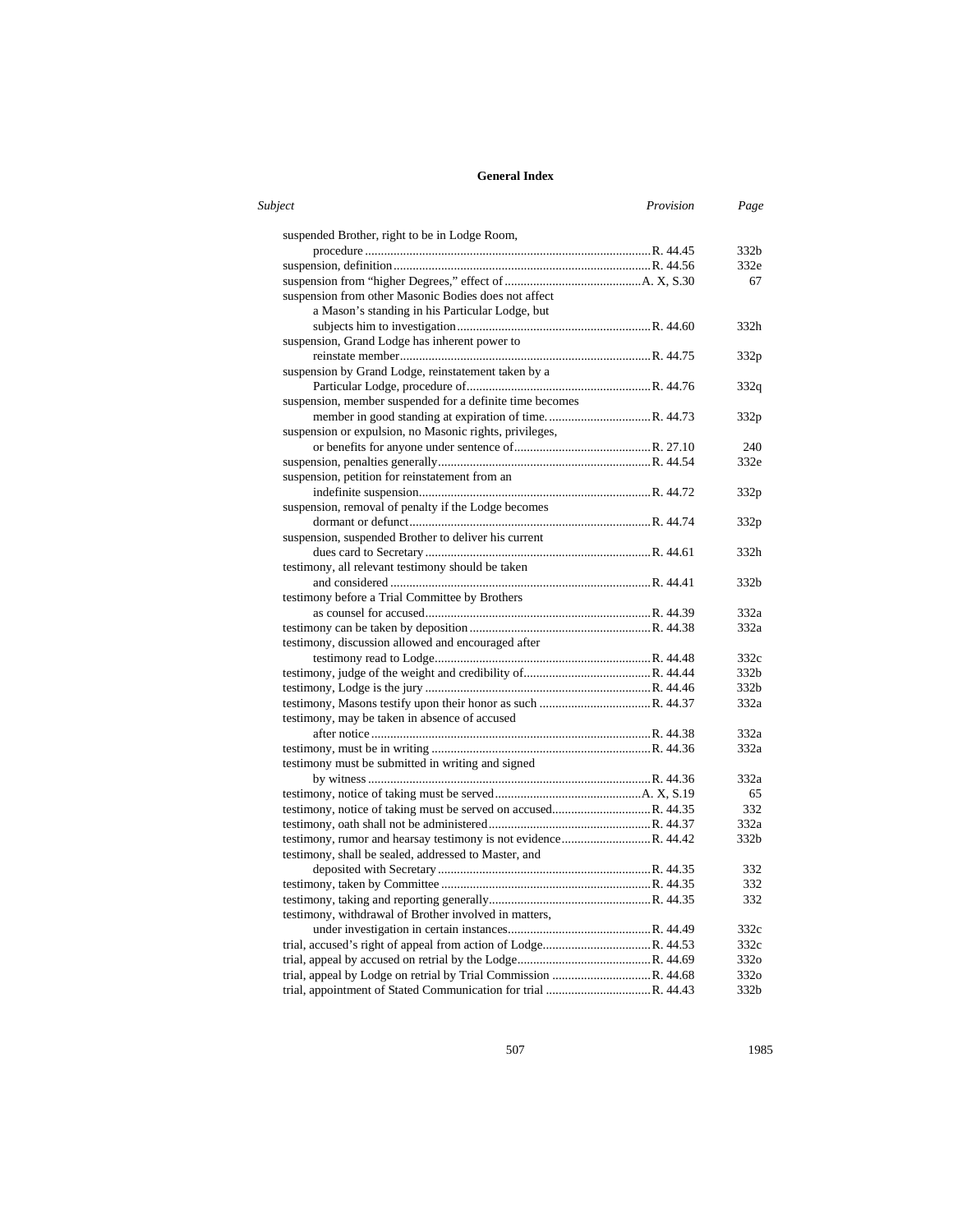| Subject |                                                                  | Provision<br>Page |
|---------|------------------------------------------------------------------|-------------------|
|         | trial, Brother involved in matters under investigation           |                   |
|         |                                                                  | 332c              |
|         |                                                                  | 332c              |
|         | trial, failure or refusal of Lodge to correct new trial          |                   |
|         |                                                                  | 332 <sub>0</sub>  |
|         |                                                                  | 332b              |
|         |                                                                  | 332c              |
|         |                                                                  | 332 <sub>b</sub>  |
|         |                                                                  | 50                |
|         |                                                                  | 62                |
|         |                                                                  | 186a              |
|         |                                                                  | 332n              |
|         | trial, ordering new trial upon appeal by the Lodge  R. 44.67 (b) | 332n              |
|         |                                                                  | 332r              |
|         |                                                                  | 332h              |
|         |                                                                  | 332c              |
|         |                                                                  | 332q              |
|         |                                                                  | 332c              |
|         |                                                                  | 322a              |
|         |                                                                  | 332k              |
|         | Trial Commission, appeals from judgment of, record               |                   |
|         |                                                                  | 332m              |
|         | Trial Commission, conducting proceedings under same              |                   |
|         |                                                                  | 332k              |
|         |                                                                  | 331               |
|         |                                                                  | 332i              |
|         |                                                                  | 332               |
|         |                                                                  | 332b              |
|         |                                                                  | 332b              |
|         |                                                                  | 332b              |
|         |                                                                  | 311               |
|         |                                                                  |                   |
|         | use of Masonic membership or affiliation for political           | 318a              |
|         |                                                                  |                   |
|         |                                                                  | 317<br>332c       |
|         |                                                                  |                   |
|         | Worshipful Master of a Lodge, cannot be tried during             |                   |
|         |                                                                  | 62                |
|         |                                                                  | 292               |
|         | written or printed books, etc., disclosing or exposing           |                   |
|         |                                                                  | 319               |
|         |                                                                  |                   |
|         | PENAL AFFAIRS PANEL                                              |                   |
|         |                                                                  | 59                |
|         |                                                                  | 322a              |
|         |                                                                  | 322a              |
|         |                                                                  | 59                |
|         |                                                                  | 44c               |
|         |                                                                  |                   |
|         | PERPETUAL MEMBERSHIP COMMITTEE                                   |                   |
|         |                                                                  | 57                |
|         |                                                                  | 57                |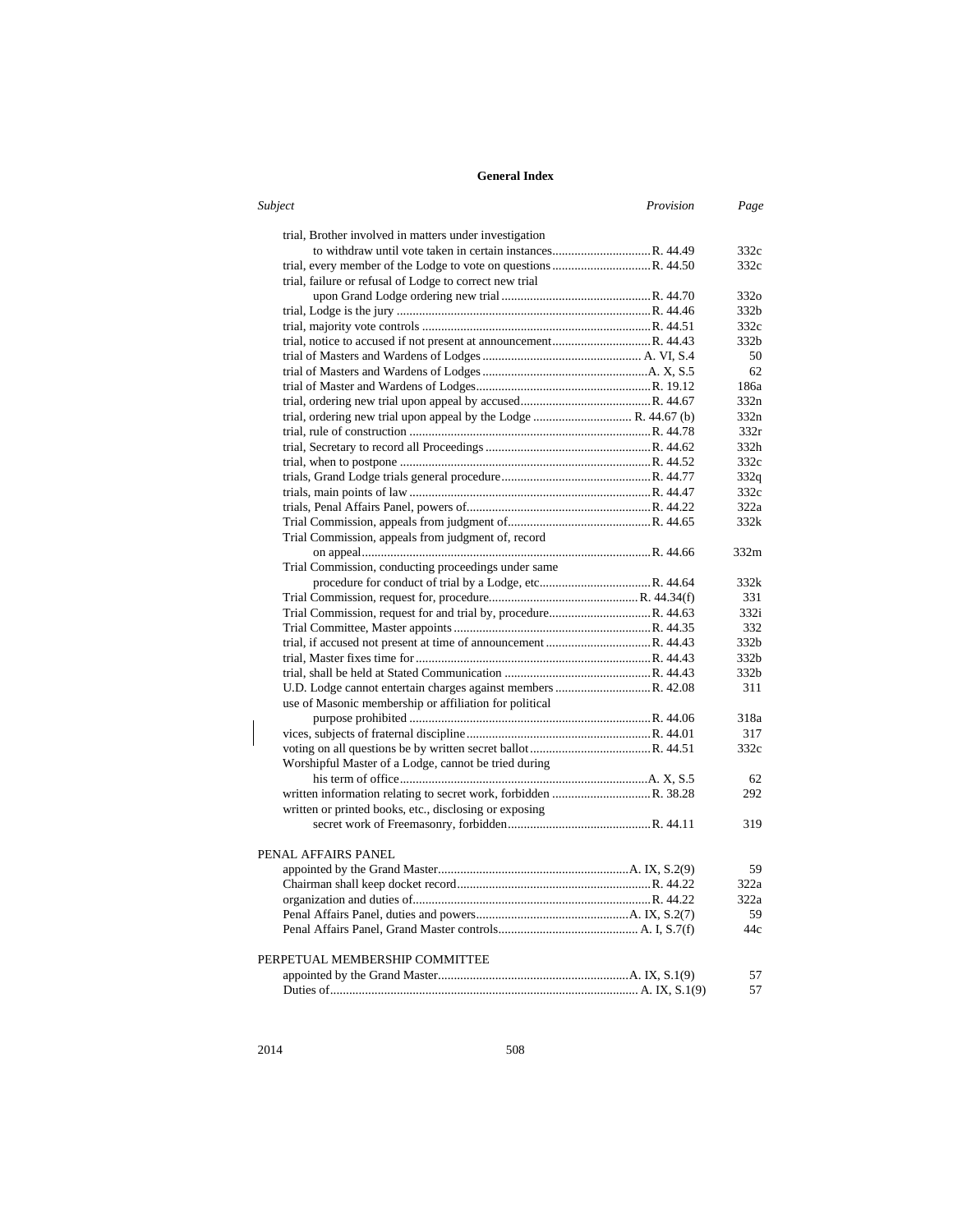| Subject                                                 | Provision | Page             |
|---------------------------------------------------------|-----------|------------------|
| Honorable Perpetual Membership, any                     |           |                  |
|                                                         |           | 234 <sub>b</sub> |
|                                                         |           | 206d             |
|                                                         |           | 233              |
|                                                         |           | 231              |
| PETITION FOR DEGREES AND PROCEDURE THEREON              |           |                  |
| advance fee for F.C. and M.M. Degrees, cannot be        |           |                  |
|                                                         |           | 260              |
| age, may receive waiver of jurisdiction over petitioner |           |                  |
|                                                         |           | 266              |
|                                                         |           | 264              |
|                                                         |           | 251              |
|                                                         |           | 264              |
|                                                         |           | 270              |
| ballot, must be done in M.M. Degree at Stated           |           |                  |
|                                                         |           | 269              |
| ballot, must be spread a second time when one           |           |                  |
|                                                         |           | 270              |
|                                                         |           | 264              |
|                                                         |           | 272              |
|                                                         |           | 272              |
|                                                         |           | 64               |
|                                                         |           | 272              |
| ballot re-spread after six months delay without         |           |                  |
|                                                         |           | 270              |
|                                                         |           | 273              |
| ballot on, taken while member temporarily absent,       |           |                  |
|                                                         |           | 273              |
|                                                         |           | 262              |
|                                                         |           | 270              |
|                                                         |           | 264              |
|                                                         |           | 258              |
|                                                         |           | 264              |
|                                                         |           | 319              |
|                                                         |           | 63               |
|                                                         |           | 63               |
|                                                         |           | 260              |
|                                                         |           | 263              |
|                                                         |           | 260              |
|                                                         |           | 260              |
|                                                         |           | 263              |
|                                                         |           | 270              |
| Florida Lodge of Research cannot receive petition for   |           |                  |
|                                                         |           | 333              |
|                                                         |           | 262              |
|                                                         |           | 288a             |
|                                                         |           | 264              |
|                                                         |           | 213              |
|                                                         |           | 264              |
|                                                         |           | 264              |
|                                                         |           |                  |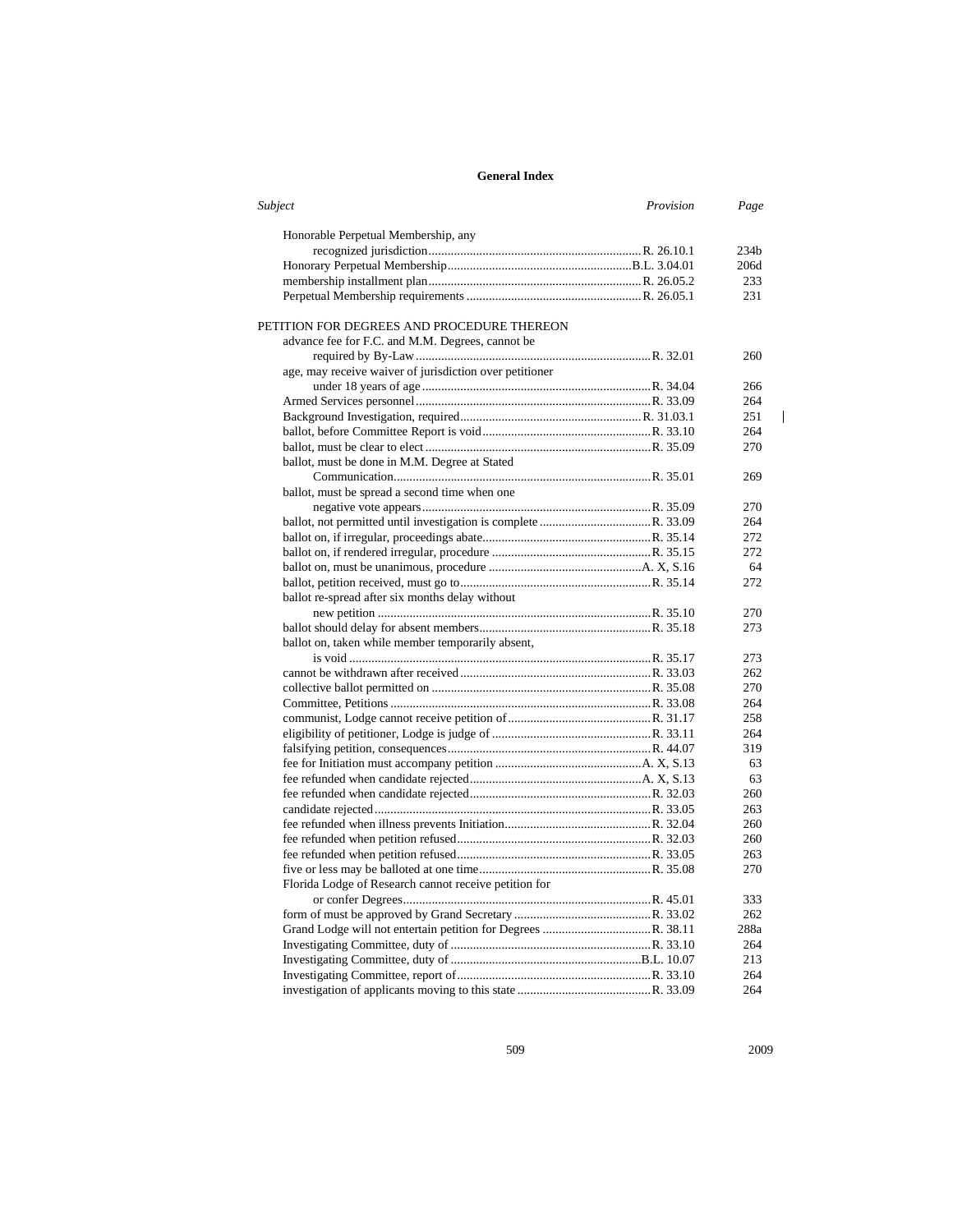| <b>Subject</b>                                                | Provision | Page |
|---------------------------------------------------------------|-----------|------|
| jurisdiction in doubt, committee should be appointed          |           | 255  |
|                                                               |           | 267  |
| Lodge of concurrent jurisdiction, receiving petition of       |           |      |
|                                                               |           | 274  |
|                                                               |           | 263  |
| may be received before petitioner is of age, but not          |           |      |
|                                                               |           | 253  |
|                                                               |           | 273  |
|                                                               |           | 262  |
|                                                               |           | 277  |
|                                                               |           | 63   |
|                                                               |           | 272  |
|                                                               |           | 63   |
|                                                               |           | 218  |
|                                                               |           | 276  |
| petition from person residing out of jurisdiction of Lodge    |           |      |
|                                                               |           | 66   |
|                                                               |           | 262  |
|                                                               |           | 213  |
| Petitions Committee, Worshipful Master shall appoint R. 33.08 |           | 264  |
|                                                               |           | 252a |
|                                                               |           | 252a |
|                                                               |           | 269  |
|                                                               |           | 274  |
|                                                               |           | 262a |
|                                                               |           | 258  |
| rejected candidate, may renew petition short of time          |           |      |
|                                                               |           |      |
|                                                               |           | 274  |
| rejected candidate may petition Lodge of concurrent           |           |      |
|                                                               |           | 274  |
| rejected candidate must wait six months before                |           |      |
|                                                               |           | 274  |
| rejected candidate of foreign jurisdiction, Grand             |           |      |
|                                                               |           | 263  |
| rejected candidate of Sister Grand Jurisdiction,              |           |      |
|                                                               |           | 274  |
| rejected candidate, petitioner to another Lodge of            |           |      |
|                                                               |           | 274  |
|                                                               |           | 255  |
|                                                               |           | 274  |
| rejected, cannot be presented again within                    |           |      |
|                                                               |           | 63   |
|                                                               |           | 70   |
|                                                               |           | 257  |
|                                                               |           | 254  |
| residence, six months in Lodge jurisdiction, and              |           |      |
|                                                               |           | 254  |
|                                                               |           | 254  |
|                                                               |           | 262  |
|                                                               |           | 197  |